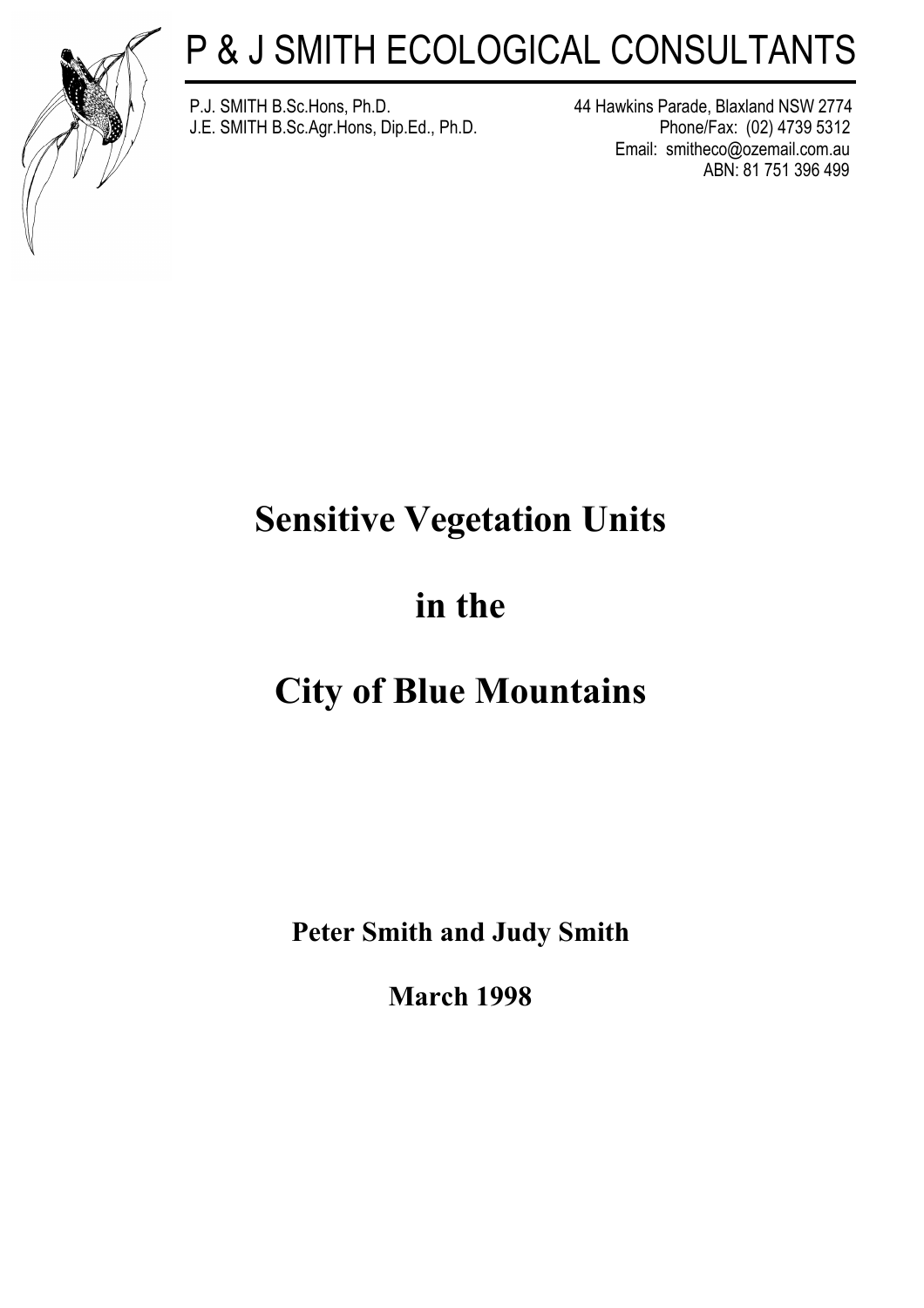## **Contents**

|    | Introduction                                             |    |
|----|----------------------------------------------------------|----|
|    | Ceratopetalum apetalum-Doryphora sassafras Rainforest    |    |
| 3. | Backhousia myrtifolia-Ceratopetalum apetalum Rainforest  |    |
| 4. | Eucalyptus deanei-Syncarpia glomulifera Tall Open-forest | 6  |
| 5. | Eucalyptus piperita-Eucalyptus deanei Tall Open-forest   |    |
| 6. | Eucalyptus cypellocarpa-E. piperita Tall Open-forest     | 8  |
| 7. | Eucalyptus dalrympleana-E. piperita Tall Open-forest     | 9  |
| 8. | Eucalyptus amplifolia Tall Open-forest                   | 10 |
| 9. | Syncarpia glomulifera-Eucalyptus punctata Open-forest    | 10 |
|    | 10. Eucalyptus mannifera Alluvial Woodland               | 11 |
|    | 11. Eucalyptus sclerophylla Alluvial Bench Woodland      | 12 |
|    | 12. Blue Mountains Heath                                 | 13 |
|    | 13. Blue Mountains Swamps                                | 15 |
|    | 14. Lagoon Vegetation (Glenbrook Lagoon)                 | 17 |
|    | 15. Blue Mountains Creekline Vegetation                  | 18 |
|    | 16. Melaleuca linariifolia Low Open-forest               | 19 |
|    | 17. Blue Mountains Moist Cliffline Vegetation            | 20 |
|    | 18. Escarpment and Rock Outcrop Vegetation Complex       | 21 |
|    | References                                               | 21 |

## **1. Introduction**

We have been engaged by Blue Mountains Conservation Society, acting also on behalf of Residents against Improper Development, Coalition of Residents for the Environment, Springwood-Winmalee Action Group, Peter Dodd and Lyndal Sullivan, to review the issue of sensitive vegetation units in the Blue Mountains and their protection by buffer zones. These matters have been discussed in a separate report (Smith and Smith 1997). In that report we identified a need for more comprehensive descriptions of the significant and sensitive vegetation units of the Blue Mountains. The present report provides such descriptions for the units currently identified as significant in the relevant planning instruments.

Two principal planning instruments will guide future development within the City of Blue Mountains. Local Environmental Plan 1991 (LEP 1991) applies to the rural and urban fringe areas of the City. Local Environmental Plan 1997 (LEP 1997), which has been exhibited in draft form and is now the subject of a Public Inquiry, will apply to the urban areas. Protection of the unique natural environment of the Blue Mountains is an important objective of both planning instruments, and both recognise certain 'environmentally sensitive vegetation units' (LEP 1991) or 'significant flora and fauna habitats' (LEP 1997) as having special conservation significance.

Schedule 3 of LEP 1991 identifies seven vegetation units as environmentally sensitive (Table 1). In a subsequent flora and fauna study for LEP 1997, we identified 19 vegetation units found in and around the Blue Mountains townships as significant flora and fauna habitats (Smith and Smith 1995a-e). These include all the sensitive vegetation units identified in LEP 1991, but also a number of additional units (Table 1). Our assessments have since been adopted in the Local Environmental Study for LEP 1997 (Blue Mountains City Council 1997a-e).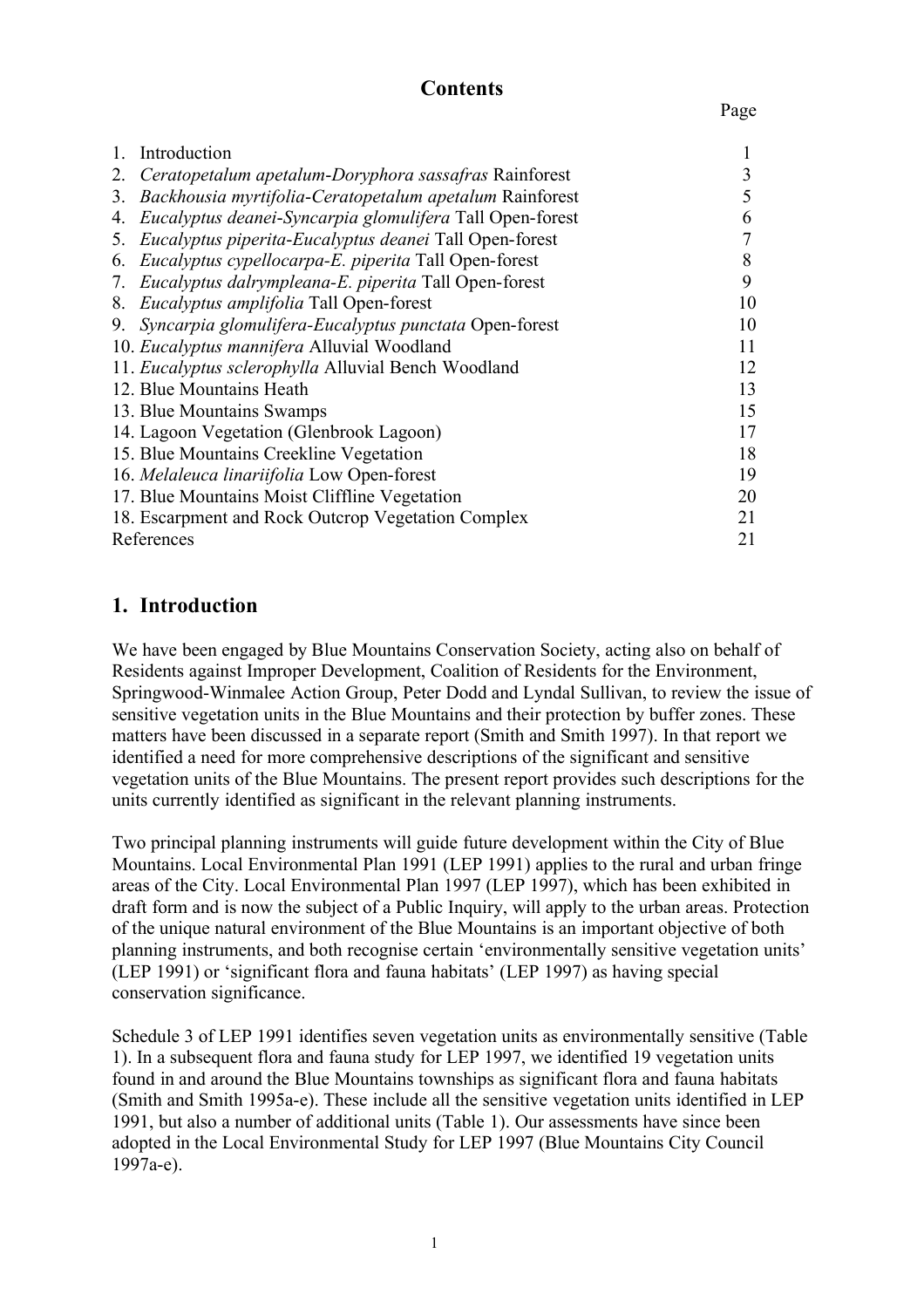**Table 1. Comparison of significant vegetation communities identified in LEP 1991 and LEP 1997.** 

| LEP 1991 – environmentally sensitive              | LEP 1997 – significant flora and fauna         |
|---------------------------------------------------|------------------------------------------------|
| vegetation units (Schedule 3)                     | habitats (BMCC 1997a-e)                        |
| Closed sedgeland (hanging swamps, sedge           | Lagoon vegetation (Glenbrook Lagoon)           |
| swamps)                                           | Blue Mountains sedge swamps                    |
| Closed heath, open heath (hanging swamps,         |                                                |
| shrub swamps)                                     |                                                |
| Closed heath, open heath (heath)                  | Montane heath                                  |
|                                                   | Lower Blue Mountains heath                     |
| Closed forests, tall closed forests (rainforests, | Ceratopetalum apetalum-Doryphora               |
| warm temperate rainforests)                       | sassafras rainforest                           |
|                                                   | Ceratopetalum apetalum-Backhousia              |
|                                                   | myrtifolia rainforest                          |
| Open forest, tall open forest (alluvial forests)  | Eucalyptus deanei-Syncarpia glomulifera tall   |
|                                                   | open-forest*                                   |
| Closed scrub, open scrub (alluvial swamps)        | Melaleuca linariifolia low open-forest         |
| Low woodland, low open woodland (dry              | Eucalyptus sclerophylla woodland - tall form   |
| alluvial bench woodland)                          | on alluvium                                    |
|                                                   | Eucalyptus piperita-E. deanei tall open-forest |
|                                                   | Eucalyptus cypellocarpa-E. piperita tall       |
|                                                   | open-forest                                    |
|                                                   | Eucalyptus dalrympleana-E. piperita tall       |
|                                                   | open-forest                                    |
|                                                   | Eucalyptus amplifolia tall open-forest         |
|                                                   | Syncarpia glomulifera-Eucalyptus punctata      |
|                                                   | open-forest                                    |
|                                                   | Eucalyptus mannifera woodland                  |
|                                                   | Eucalyptus mannifera-E. radiata woodland       |
|                                                   | Creekline vegetation                           |
|                                                   | Moist cliffline vegetation                     |
|                                                   | Escarpment and rock outcrop vegetation         |

The alluvial *E. deanei* forests (termed *E. deanei* tall open-forest in the Study Area 5 reports, Smith and Smith 1995e, BMCC 1997e) are only one form of this community, which is associated with other geological formations as well. However, Clause 10.5 of LEP 1991 recognises all forests dominated by *E. deanei* as significant.

Expanded descriptions of the significant vegetation units identified for LEP 1997 are provided below and the conservation significance of each unit is discussed. Some minor changes in nomenclature have been made as follows:

'*Ceratopetalum apetalum-Backhousia myrtifolia* rainforest' has been changed to '*Backhousia myrtifolia*-*Ceratopetalum apetalum* rainforest' to emphasise the importance of *Backhousia myrtifolia* as a defining characteristic of the community.

'*Eucalyptus mannifera* woodland' and '*Eucalyptus mannifera-E. radiata* woodland' are combined as sub-forms of '*Eucalyptus mannifera* alluvial woodland.'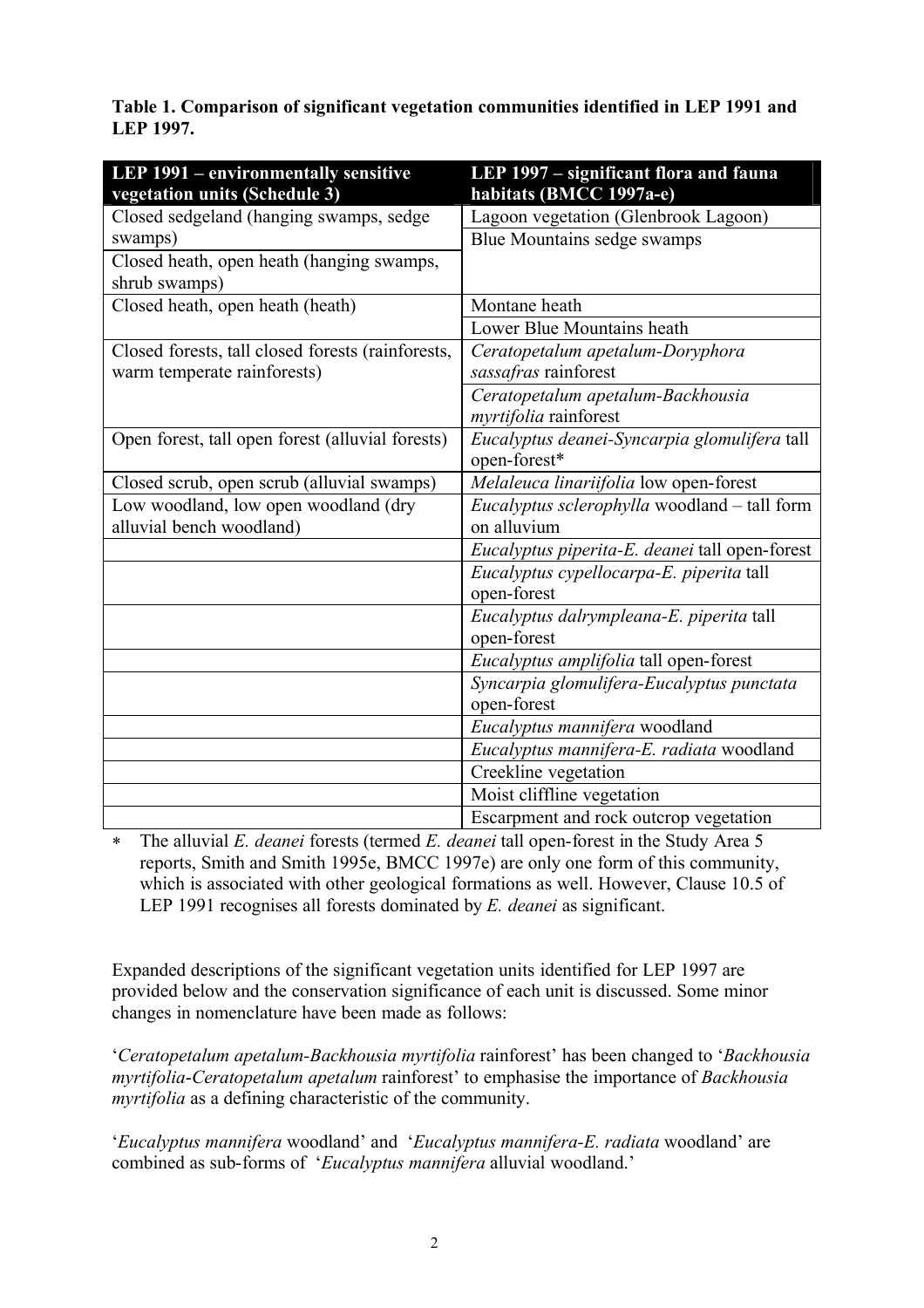'*Eucalyptus sclerophylla* woodland – tall form on alluvium' has been simplified to '*Eucalyptus sclerophylla* alluvial bench woodland.'

'Montane heath' and 'Lower Blue Mountains heath' are combined as sub-forms of 'Blue Mountains heath<sup>'</sup>

'Blue Mountains sedge swamps' has been changed to 'Blue Mountains swamps.' The former term is well established in the literature, but has been a source of much confusion, since many of the swamps are dominated by shrubs or ferns rather than sedges.

'Creekline vegetation' has been changed to 'Blue Mountains creekline vegetation' to make the name more specific.

Similarly, 'moist cliffline vegetation' has been changed to 'Blue Mountains moist cliffline vegetation.'

'Escarpment and rock outcrop vegetation' has been changed to 'escarpment and rock outcrop vegetation complex' to emphasise that this unit is actually a complex of several different vegetation communities.

The lists of typical species for each vegetation unit have been derived mainly from our own observations, with additional records for the *Ceratopetalum apetalum-Doryphora sassafras* rainforest obtained from Floyd (1984), and additional records for Glenbrook Lagoon obtained from Brodie and Lembit (1992) and Stricker and Wall (1995).

Not all of the significant and sensitive vegetation units of the Blue Mountains have been identified in LEP 1991 and LEP 1997. Schedule 3 of LEP 1991 lists only seven such units, while LEP 1997 only deals with the vegetation within and immediately adjacent to the Blue Mountains townships. A wider survey would probably identify additional vegetation units in the City of Blue Mountains that warrant similar recognition as sensitive vegetation units. Examples are some of the different eucalypt communities found in the Mounts area and Megalong Valley, the different rainforest communities of the Mounts area, and the *Casuarina cunninghamia* riparian forest in Megalong Valley.

## **2.** *Ceratopetalum apetalum-Doryphora sassafras* **Rainforest**

### *Description*

*Ceratopetalum apetalum-Doryphora sassafras* rainforest is the name applied to a rainforest community found on sedimentary geology at upper and middle altitudes in the Blue Mountains. It is replaced at lower altitudes by *Backhousia myrtifolia-Ceratopetalum apetalum* rainforest. The two communities intergrade in the Springwood area. *Ceratopetalum apetalum-Doryphora sassafras* rainforest occurs on relatively fertile soils in sheltered, moist sites that are rarely, if ever, burnt. In Floyd's (1990) classification of New South Wales rainforests, it corresponds to the *Ceratopetalum-Doryphora* suballiance within the *Ceratopetalum apetalum* alliance of the 'warm-temperate rainforest' subform.

The dominant tree species are usually *Ceratopetalum apetalum* (Coachwood) and/or *Doryphora sassafras* (Sassafras). Other trees that are common in some stands are *Acacia elata* (Mountain Cedar Wattle), *Acmena smithii* (Lilly Pilly), *Callicoma serratifolia* (Black Wattle), *Hedycarya angustifolia* (Native Mulberry) and *Quintinia sieberi* (Possumwood).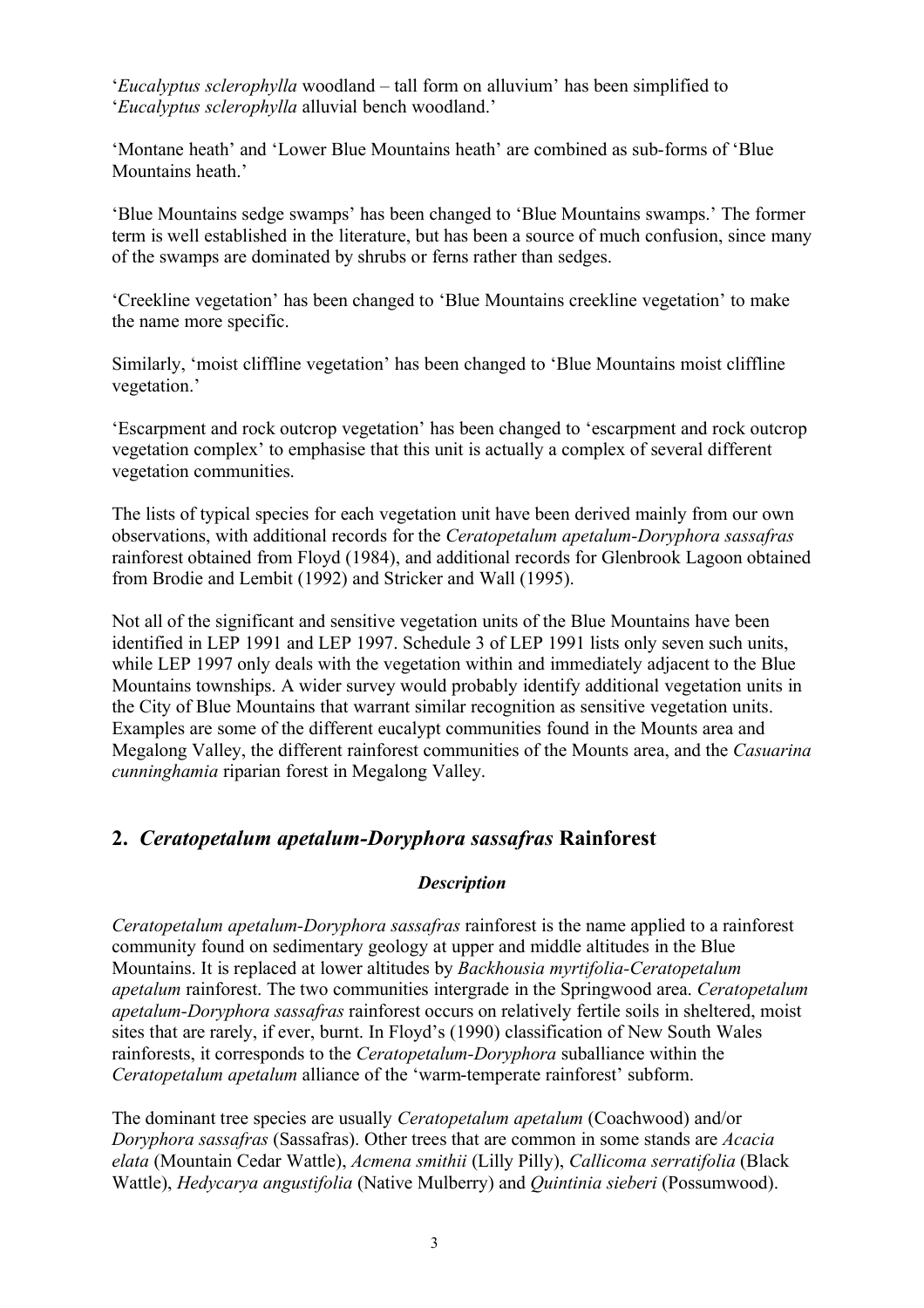*Backhousia myrtifolia* (Grey Myrtle) is usually absent, although sometimes a minor component of the community. The vegetation structure is usually a closed-forest or low closed-forest. There may be a layer of emergent eucalypts above the rainforest canopy. Ferns, vines and epiphytes are usually prominent features of the community.

*Ceratopetalum apetalum-Doryphora sassafras* rainforest is characterised by the following assemblage of native plant species. Other species also occur, and not all of the following species are present in every stand of the community, but the list is indicative of the species composition of the vegetation.

*Acacia elata Acmena smithii Asplenium australasicum Asplenium flabellifolium Blechnum ambiguum Blechnum cartilagineum Blechnum gregsonii Blechnum nudum Blechnum patersonii Blechnum wattsii Callicoma serratifolia Calochlaena dubia Cassytha pubescens Cephalaralia cephalobotrys Ceratopetalum apetalum Cissus hypoglauca Clematis aristata Coprosma quadrifida Cyathea australis Cyathea leichhardtiana Dendrobium teretifolium Dicksonia antarctica Doodia aspera Doryphora sassafras Dracophyllum secundum*

*Elaeocarpus holopetalus Elaeocarpus reticulatus Eucalyptus oreades Eucalyptus piperita Fieldia australis Gleichenia microphylla Grammitis billardieri Hakea salicifolia Hedycarya angustifolia Hydrocotyle peduncularis Hymenophyllum cupressiforme Smilax australis Lastreopsis acuminata Leptopteris fraseri Leptospermum polygalifolium Sticherus flabellatus Libertia pulchella Lomandra montana Lomatia myricoides Microsorum diversifolium Microsorum scandens Morinda jasminoides Notelaea longifolia Notelaea venosa Pandorea pandorana Parsonsia brownii Parsonsia leichhardtii*

*Parsonsia straminea Passiflora cinnabarina Pellaea falcata Pittosporum revolutum Pittosporum undulatum Polystichum proliferum Pyrrosia rupestris Quintinia sieberi Rubus hillii Rubus rosifolius Smilax glyciphylla Stenocarpus salignus Sticherus lobatus Syncarpia glomulifera Tasmannia insipida Todea barbara Tristania neriifolia Tristaniopsis collina Tristaniopsis laurina Tylophora barbata Viola hederacea*

#### *Conservation Significance*

Rainforest is limited in extent in the Blue Mountains region and constitutes only 1.6% of the total area of Blue Mountains National Park. It is a distinctive vegetation type, with many plant and animal species more or less restricted to rainforest, including one rare plant species, *Blechnum gregsonii*. It is also an important habitat for two vulnerable fauna species, the Sooty Owl (*Tyto tenebricosa*) and the Stuttering Frog (*Mixophyes balbus*). Rainforest vegetation has scenic value, especially for the contrast it presents to the eucalypt forests and woodlands that dominate the local vegetation. It also has scientific and educational value as a remnant of a vegetation type that was much more widespread in the past, when the Australian climate was wetter.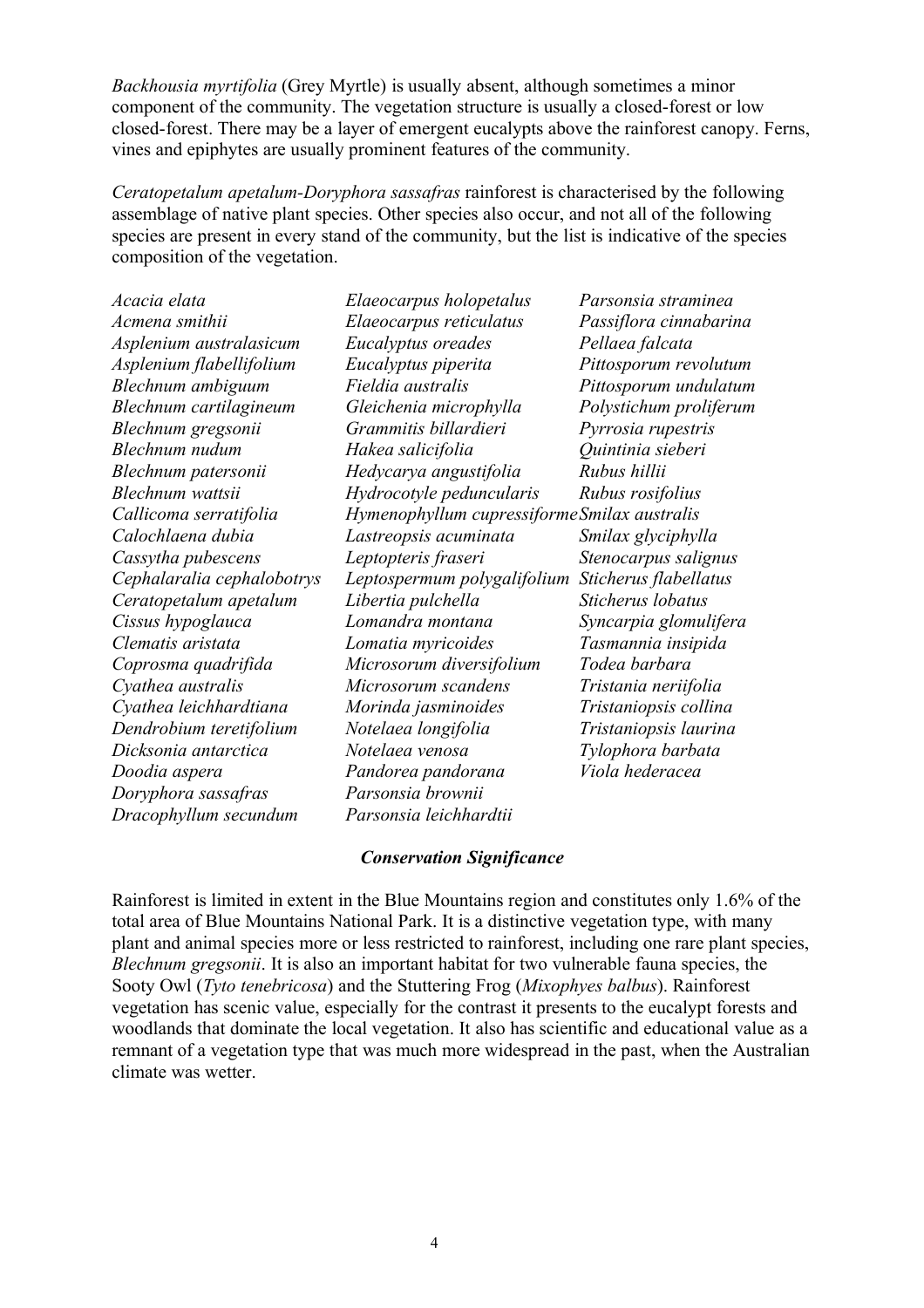## **3.** *Backhousia myrtifolia-Ceratopetalum apetalum* **Rainforest**

#### *Description*

*Backhousia myrtifolia-Ceratopetalum apetalum* rainforest is the name applied to a rainforest community found on sedimentary geology at lower altitudes in the Blue Mountains. It is replaced at middle and upper altitudes by *Ceratopetalum apetalum-Doryphora sassafras* rainforest. The two communities intergrade in the Springwood area. *Backhousia myrtifolia-Ceratopetalum apetalum* rainforest occurs on relatively fertile soils in sheltered, moist sites that are rarely, if ever, burnt. In Floyd's (1990) classification of New South Wales rainforests, it corresponds to the *Backhousia myrtifolia-Acmena smithii* suballiance within the *Choricarpia-Backhousia* spp. alliance of the 'dry rainforest' subform.

*Backhousia myrtifolia* (Grey Myrtle) is the dominant tree species or co-dominant with *Ceratopetalum apetalum* (Coachwood) and/or *Acmena smithii* (Lilly Pilly). Other trees that are common in some stands are *Acacia elata* (Mountain Cedar Wattle), *Callicoma serratifolia* (Black Wattle) and *Syncarpia glomulifera* (Turpentine). *Doryphora sassafras* (Sassafras) is often present, but not as a dominant. The vegetation structure is usually a closed-forest or low closed-forest. There may be a layer of emergent eucalypts above the dense rainforest canopy. Ferns, vines and epiphytes are usually prominent features of the community.

*Backhousia myrtifolia-Ceratopetalum apetalum* rainforest forest is characterised by the following assemblage of native plant species. Other species also occur, and not all of the following species are present in every stand of the community, but the list is indicative of the species composition of the vegetation.

*Acacia elata Acmena smithii Acrotriche divaricata Adiantum aethiopicum Adiantum hispidulum Allocasuarina littoralis Allocasuarina torulosa Asplenium flabellifolium Astrotricha latifolia Backhousia myrtifolia Blechnum cartilagineum Boronia fraseri Callicoma serratifolia Calochlaena dubia Ceratopetalum apetalum Cissus hypoglauca*

*Cyathea australis Dianella caerulea Doodia aspera Doryphora sassafras Elaeocarpus reticulatus Entolasia stricta Eucalyptus piperita Lepidosperma gunnii Lepidosperma laterale Lomandra longifolia Lomandra montana Morinda jasminoides Notelaea longifolia Ozothamnus diosmifolius Pandorea pandorana Parsonsia straminea*

*Persoonia mollis Pittosporum revolutum Pittosporum undulatum Prostanthera violacea Pultenaea flexilis Pyrrosia rupestris Rapanea variabilis Schoenus melanostachys Smilax australis Smilax glyciphylla Sticherus flabellatus Syncarpia glomulifera Tasmannia insipida Todea barbara Tylophora barbata Zieria smithii*

#### *Conservation Significance*

Rainforest is a significant vegetation type in the Blue Mountains because of its limited extent in the region (it constitutes only 1.6% of Blue Mountains National Park) and because of its distinctive flora and fauna. Rainforest vegetation has scenic value, especially for the contrast it presents to the eucalypt forests and woodlands that dominate the local vegetation. It also has scientific and educational value as a remnant of a vegetation type that was much more widespread in the past, when the Australian climate was wetter.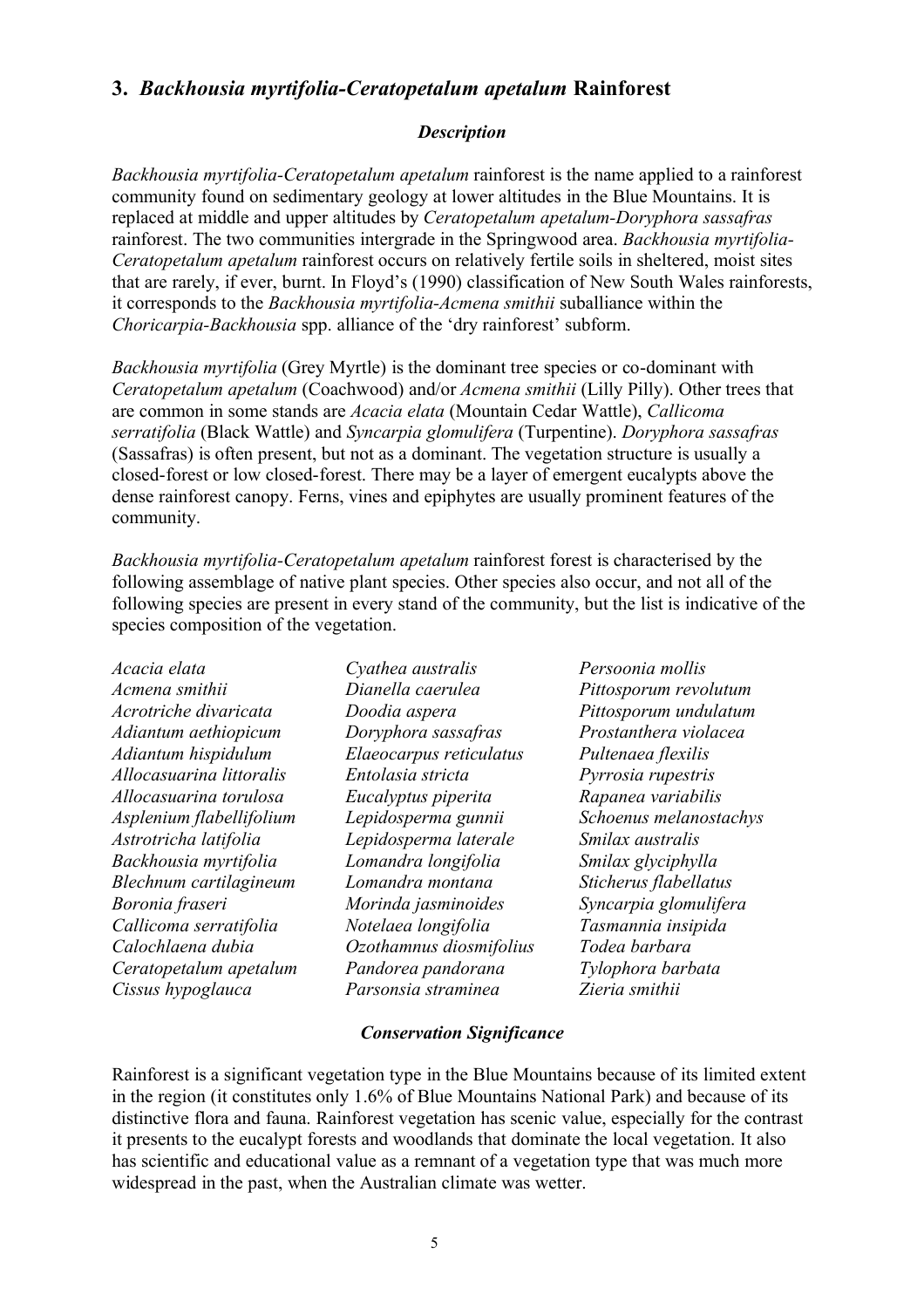## **4.** *Eucalyptus deanei-Syncarpia glomulifera* **Tall Open-forest**

#### *Description*

*Eucalyptus deanei-Syncarpia glomulifera* tall open-forest is the name applied to a vegetation community found on deep, fertile soils in moist, sheltered sites at lower and middle altitudes in the Blue Mountains. It is characterised by *Eucalyptus deanei* (Mountain Blue Gum), which is the dominant tree species or co-dominant with *Syncarpia glomulifera* (Turpentine). The community occurs on alluvial soils, where *E. deanei* is the sole dominant, and on Wianamatta Shale and volcanic diatreme soils, where *E. deanei* and *S. glomulifera* are co-dominant. Other tree species that may be present include *Angophora costata* (Sydney Red Gum), *A. floribunda* (Rough-barked Apple), *Eucalyptus notabilis* (Mountain Mahogany), *E. piperita* (Sydney Peppermint) and *E. punctata* (Grey Gum). The typical vegetation structure is tall open-forest, although this may vary depending on site conditions and history. It is a wet sclerophyll forest, with soft-leaved plants prominent in the understorey.

The alluvial form of this community may warrant recognition as a separate community (*Eucalyptus deanei* tall open-forest), although it shares many species with the *E. deanei-S. glomulifera* forest on shale and diatreme soils.

*Eucalyptus deanei-Syncarpia glomulifera* tall open-forest is characterised by the following assemblage of native plant species. Other species also occur, and not all of the following species are present in every stand of the community, but the list is indicative of the species composition of the vegetation.

*Acacia elata Acacia longifolia Acacia parramattensis Acacia parvipinnula Acianthus exsertus Adiantum aethiopicum Allocasuarina torulosa Angophora costata Angophora floribunda Astrotricha latifolia Backhousia myrtifolia Blechnum cartilagineum Blechnum nudum Breynia oblongifolia Callicoma serratifolia Callistemon citrinus Calochlaena dubia Cassytha pubescens Ceratopetalum gummiferum Cissus antarctica Clematis aristata Dianella caerulea Dichelachne rara Dichondra repens Dodonaea triquetra Doodia aspera*

*Entolasia marginata Entolasia stricta Eucalyptus deanei Eucalyptus notabilis Eucalyptus piperita Eucalyptus punctata Eustrephus latifolius Gahnia sieberiana Geitonoplesium cymosum Glycine clandestina Gonocarpus teucrioides Hakea dactyloides Hardenbergia violacea Hibbertia diffusa Hibiscus heterophyllus Imperata cylindrica Kennedia rubicunda Lepidosperma laterale Lepidosperma urophorum Leptospermum polygalifolium Leucopogon lanceolatus Lomandra longifolia Lomatia silaifolia Melaleuca linariifolia Microlaena stipoides Oplismenus aemulus*

*Oplismenus imbecillis Pandorea pandorana Persoonia linearis Phyllanthus hirtellus Pittosporum revolutum Pittosporum undulatum Platysace lanceolata Polyscias sambucifolia Pratia purpurascens Pseuderanthemum variabile Pteridium esculentum Pterostylis nutans Pultenaea flexilis Rubus parvifolius Schoenus melanostachys Smilax australis Smilax glyciphylla Stylidium graminifolium Stylidium productum Stypandra glauca Syncarpia glomulifera Telopea speciosissima Themeda australis Tristaniopsis collina Tylophora barbata*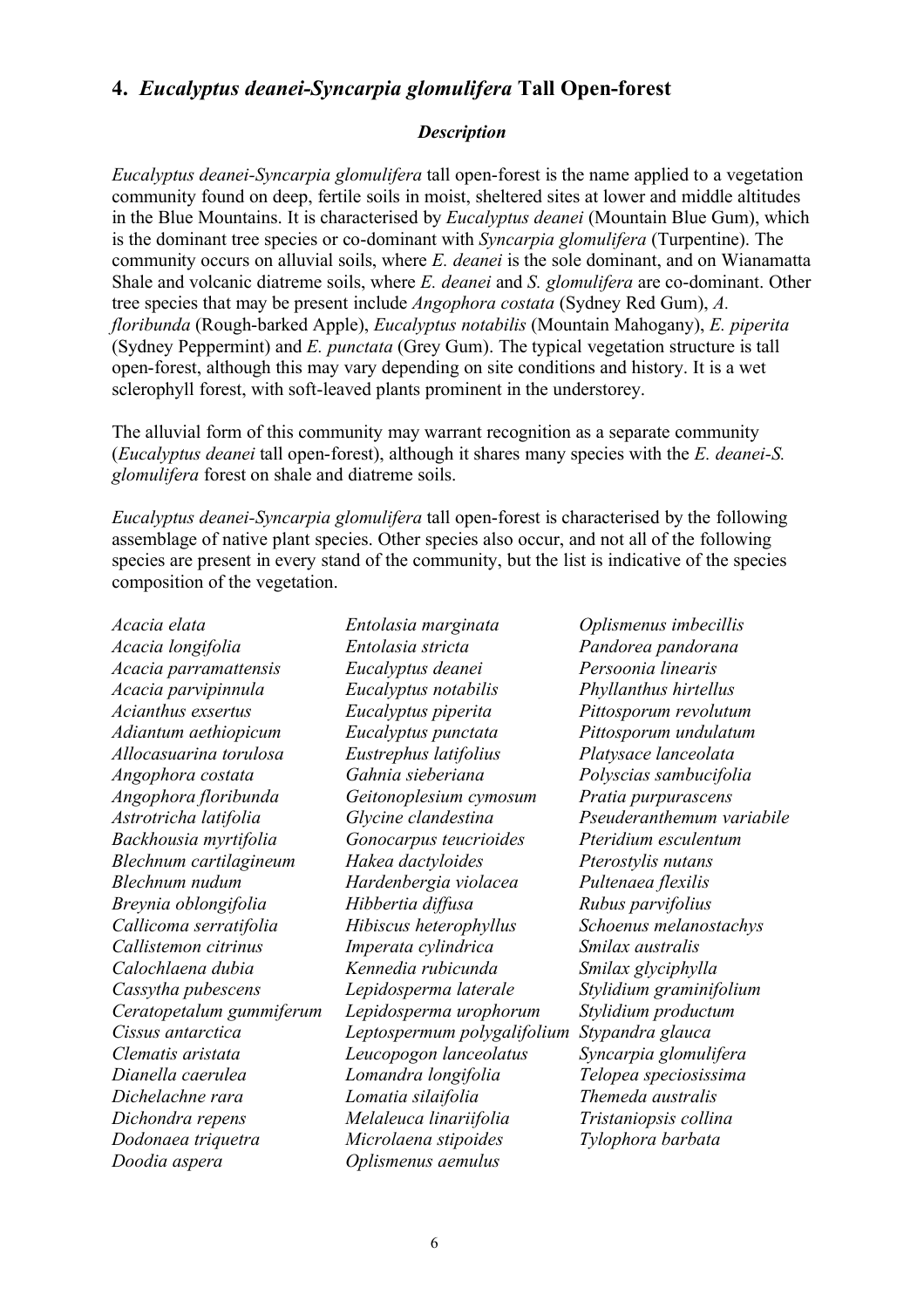#### *Conservation Significance*

*Eucalyptus deanei-Syncarpia glomulifera* tall open-forest is significant in the Blue Mountains because of its rarity. It is also a rich habitat for fauna, supporting greater numbers and a greater diversity of mammals and birds than the more typical, lower, drier eucalypt forests and woodlands of the Blue Mountains region. The *Eucalyptus deanei* trees are a major source of nest hollows for owls, parrots, gliders and other hollow-dependent fauna, including threatened species such as the Powerful Owl (*Ninox strenua*) and Glossy Black-Cockatoo (*Calyptorhynchus lathami*).

## **5.** *Eucalyptus piperita-E. deanei* **Tall Open-forest**

#### *Description*

*Eucalyptus piperita-E. deanei* tall open-forest is the name applied to a vegetation community of mixed tree species composition, including *Eucalyptus piperita* (Sydney Peppermint), *E. deanei* (Mountain Blue Gum), *Syncarpia glomulifera* (Turpentine), *Angophora costata* (Sydney Red Gum), *A. floribunda* (Rough-barked Apple), *Eucalyptus punctata* (Grey Gum) and *E. crebra* (Narrow-leaved Ironbark). Not all of these species occur in every stand, except for *E. deanei*, whose presence is characteristic of the community. The community is found in moist, sheltered sites on the talus slopes below the sandstone escarpments of the Jamison, Kedumba and Grose Valleys. It is replaced further west in the Megalong and Kanimbla Valleys by *Eucalyptus cypellocarpa-E. piperita* tall open-forest. The community also occurs in some moist, sheltered sites away from the escarpments. The typical vegetation structure is tall open-forest, although this may vary depending on site conditions and history. It is a wet sclerophyll forest, with soft-leaved plants prominent in the understorey.

*Eucalyptus piperita-E. deanei* tall open-forest differs from *Eucalyptus deanei-Syncarpia glomulifera* tall open-forest in that it occurs on different geology (Illawarra Coal Measures, Shoalhaven Group and Narrabeen Group) and *E. deanei* is less dominant.

*Eucalyptus piperita-E. deanei* tall open-forest is characterised by the following assemblage of native plant species. Other species also occur, and not all of the following species are present in every stand of the community, but the list is indicative of the species composition of the vegetation.

*Acacia elata Acacia falciformis Acacia longifolia Adiantum aethiopicum Allocasuarina torulosa Angophora costata Angophora floribunda Arthropodium minus Astrotricha latifolia Banksia spinulosa Blechnum cartilagineum Callicoma serratifolia Calochlaena dubia Carex longebrachiata Cassytha pubescens*

*Ceratopetalum apetalum Clematis aristata Cyathea australis Desmodium varians Dianella caerulea Dichelachne rara Dichondra repens Doodia aspera Elaeocarpus reticulatus Entolasia stricta Eucalyptus crebra Eucalyptus deanei Eucalyptus piperita Eucalyptus punctata Eustrephus latifolius*

*Exocarpos cupressiformis Gahnia sieberiana Galium propinquum Geitonoplesium cymosum Gleichenia microphylla Glycine clandestina Hakea dactyloides Hakea salicifolia Hibbertia scandens Hydrocotyle peduncularis Indigofera australis Leptospermum polygalifolium Leucopogon lanceolatus Lomandra longifolia Lomandra montana*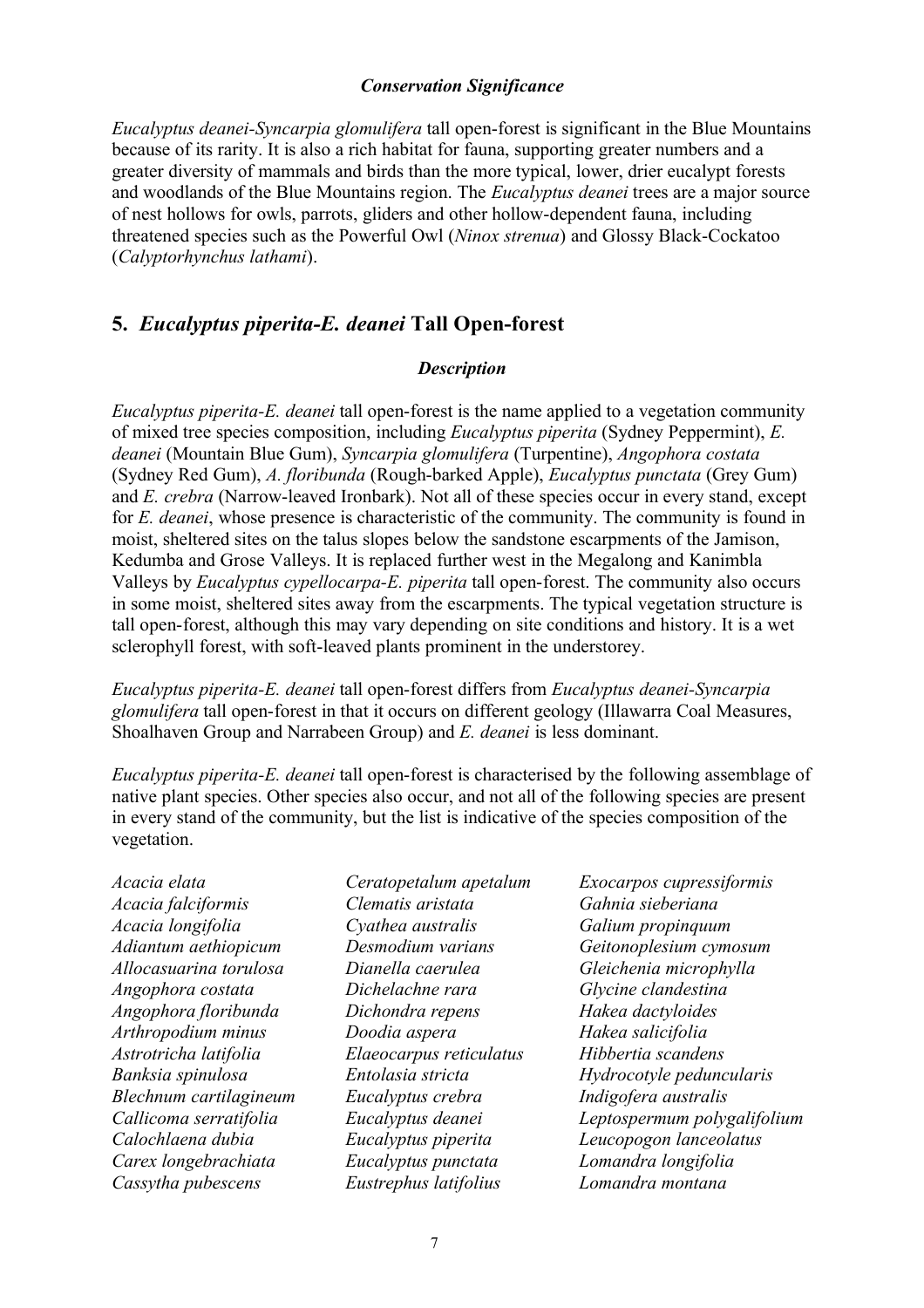*Melaleuca styphelioides Oplismenus aemulus Pandorea pandorana Platylobium formosum Platysace lanceolata*

*Plectranthus parviflorus Pratia purpurascens Pteridium esculentum Rubus parvifolius Smilax australis*

*Sticherus lobatus Syncarpia glomulifera Todea barbara Tristaniopsis collina Tylophora barbata*

#### *Conservation Significance*

*Eucalyptus piperita-E. deanei* tall open-forest is significant in the Blue Mountains because of its limited extent and because it is a rich habitat for fauna, supporting greater numbers and a greater diversity of mammals and birds than the more typical, lower, drier eucalypt forests and woodlands of the region. The *Eucalyptus deanei* trees are a major source of nest hollows for owls, parrots, gliders and other hollow-dependent fauna, including threatened species such as the Powerful Owl (*Ninox strenua*) and Glossy Black-Cockatoo (*Calyptorhynchus lathami*).

## **6.** *Eucalyptus cypellocarpa-E. piperita* **Tall Open-forest**

#### *Description*

*Eucalyptus cypellocarpa-E. piperita* tall open-forest is the name applied to a vegetation community characterised by the presence of *Eucalyptus cypellocarpa* (Monkey Gum), occurring in association with one or more of *E. piperita* (Sydney Peppermint), *E. oreades* (Blue Mountain Ash) and *E. radiata* (Narrow-leaved Peppermint). The community is found in moist, sheltered sites on the talus slopes below the sandstone escarpments of the western Blue Mountains (Megalong and Kanimbla Valleys). The community also occurs in some moist, sheltered sites away from the escarpments, and even occurs as far east as Woodford. The typical vegetation structure is tall open-forest, although this may vary depending on site conditions and history. It is a wet sclerophyll forest, with soft-leaved plants prominent in the understorey.

*Eucalyptus cypellocarpa-E. piperita* tall open-forest is characterised by the following assemblage of native plant species. Other species also occur, and not all of the following species are present in every stand of the community, but the list is indicative of the species composition of the vegetation.

*Acacia elata Acacia longifolia Banksia cunninghamii Banksia spinulosa Blechnum cartilagineum Callicoma serratifolia Callistemon citrinus Calochlaena dubia Cassytha pubescens Chionochloa pallida Comesperma ericinum Cyathea australis Dianella caerulea Empodisma minus Entolasia marginata*

*Entolasia stricta Epacris pulchella Eucalyptus cypellocarpa Eucalyptus mannifera Eucalyptus oreades Eucalyptus piperita Eucalyptus radiata Gahnia sieberiana Gleichenia microphylla Gonocarpus teucrioides Hakea dactyloides Hydrocotyle peduncularis Leptospermum grandifolium Leptospermum polygalifolium Tristaniopsis collinaLeucopogon lanceolatus*

*Lomandra longifolia Lomatia silaifolia Microlaena stipoides Monotoca scoparia Persoonia mollis Persoonia myrtilloides Petrophile pulchella Platysace lanceolata Polyscias sambucifolia Pteridium esculentum Pultenaea flexilis Pultenaea scabra Todea barbara*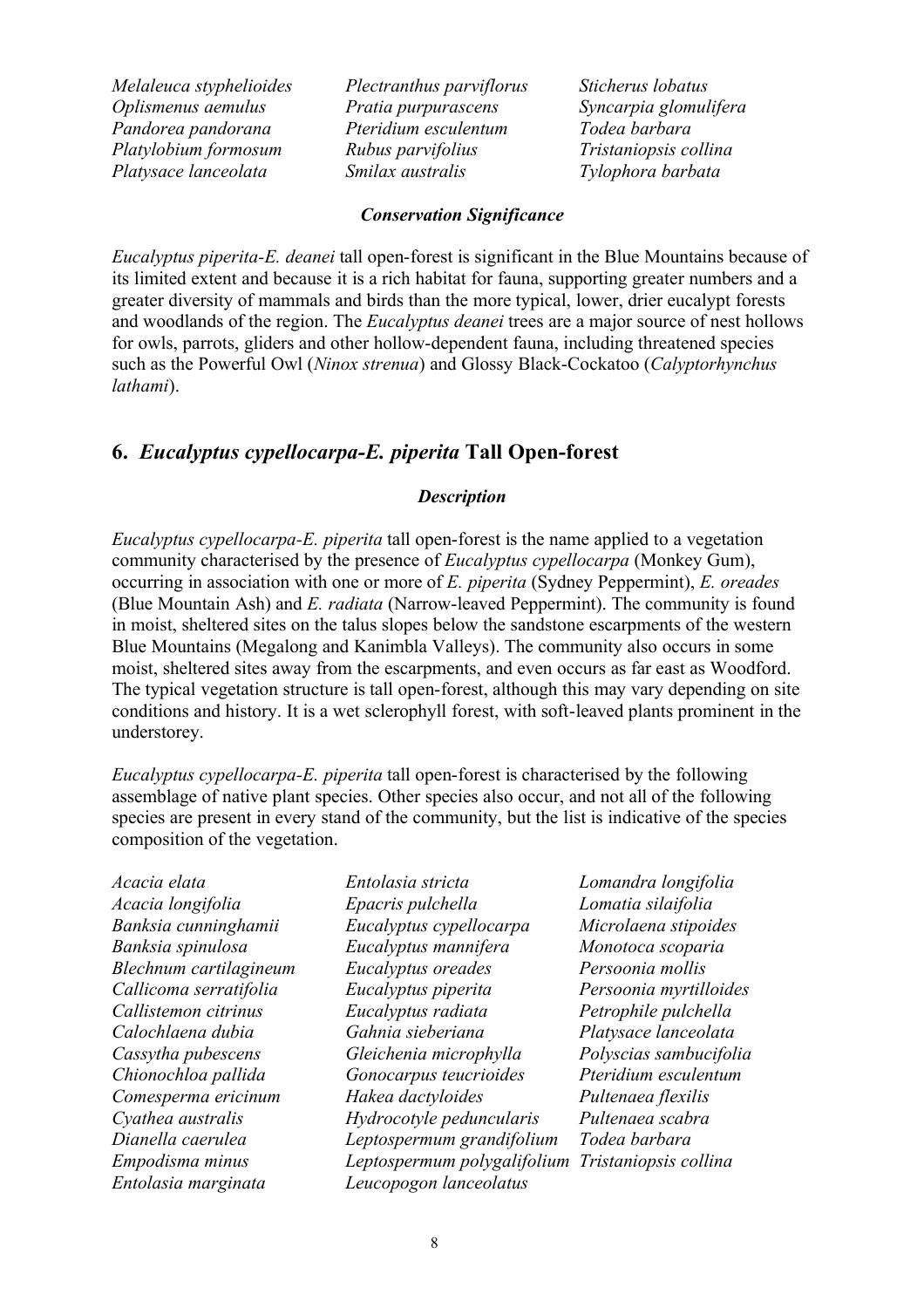#### *Conservation Significance*

*Eucalyptus cypellocarpa-E. piperita* tall open-forest is significant in the Blue Mountains because of its limited extent and because it is a rich habitat for fauna, supporting greater numbers and a greater diversity of mammals and birds than the more typical, lower, drier eucalypt forests and woodlands of the region. The *Eucalyptus cypellocarpa* trees are a major source of nest hollows for owls, parrots, gliders and other hollow-dependent fauna, including threatened species such as the Powerful Owl (*Ninox strenua*) and Glossy Black-Cockatoo (*Calyptorhynchus lathami*).

## **7.** *Eucalyptus dalrympleana-E. piperita* **Tall Open-forest**

#### *Description*

*Eucalyptus dalrympleana-E. piperita* tall open-forest is the name applied to a vegetation community characterised by the presence of *Eucalyptus dalrympleana* (Mountain Gum), occurring in association with *E. piperita* (Sydney Peppermint) and *E. radiata* (Narrow-leaved Peppermint). In the City of Blue Mountains, this community appears to be restricted to one small stand at the upper end of Popes Glen Creek, Blackheath. It occurs there on a sheltered, south-facing slope on Narrabeen Group geology. The vegetation structure is variable within this disturbed stand, from tall open-forest to open-forest and woodland. It is a wet sclerophyll forest, with soft-leaved plants prominent in the understorey.

*Eucalyptus dalrympleana-E. piperita* tall open-forest is characterised by the following assemblage of native plant species. Other species also occur, but the list is indicative of the species composition of the community at Blackheath.

| Empodisma minus         | Leucopogon lanceolatus                       |
|-------------------------|----------------------------------------------|
| Epacris pulchella       | Lomandra longifolia                          |
| Eucalyptus dalrympleana | Lomatia silaifolia                           |
| Eucalyptus piperita     | Lycopodium deuterodensum                     |
| Eucalyptus radiata      | Microlaena stipoides                         |
| Gahnia sieberiana       | Olearia erubescens                           |
| Gleichenia dicarpa      | Persoonia myrtilloides                       |
| Gonocarpus teucrioides  | Poa sieberiana                               |
| Hakea dactyloides       | Polyscias sambucifolia                       |
| Helichrysum scorpioides | Pteridium esculentum                         |
|                         |                                              |
| Lepyrodia scariosa      |                                              |
|                         | Leptospermum polygalifolium Pultenaea scabra |

#### *Conservation Significance*

*Eucalyptus dalrympleana-E. piperita* tall open-forest is significant as a very rare community in the City of Blue Mountains.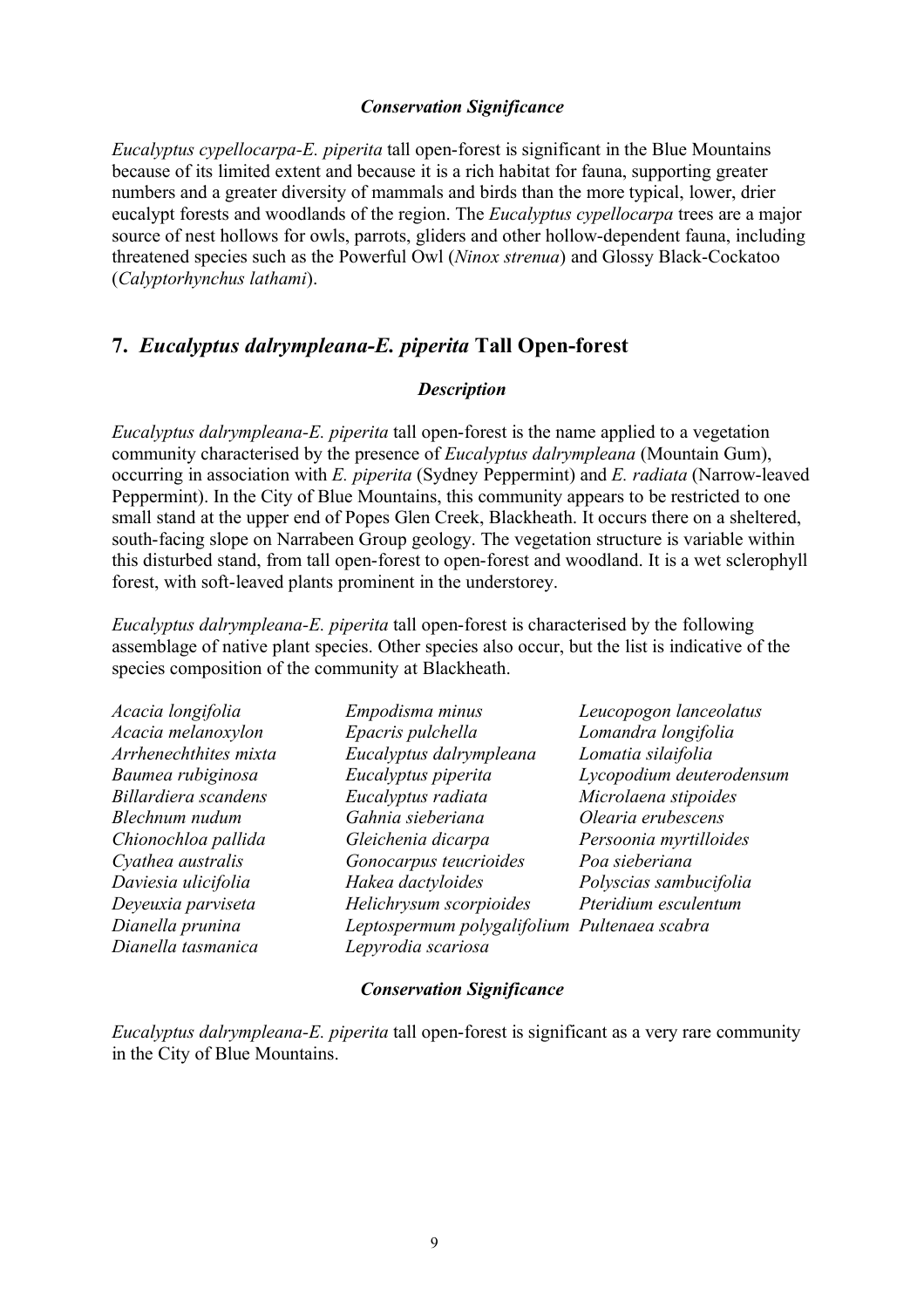## **8.** *Eucalyptus amplifolia* **Tall Open-forest**

#### *Description*

*Eucalyptus amplifolia* tall open-forest is the name applied to a vegetation community dominated by *Eucalyptus amplifolia* (Cabbage Gum) that occurs on the diatreme at Sun Valley. An associated tree species is *Eucalyptus eugenioides* (Thin-leaved Stringybark). Although there is still good tree cover in the area (remnant trees and regeneration), the understorey of this community has been grossly altered through clearing and grazing. Remaining native understorey species include *Acacia parramattensis*, *Imperata cylindrica*, *Lomandra longifolia* and *Pteridium esculentum*, but the original composition of the understorey is difficult to assess.

#### *Conservation Significance*

*Eucalyptus amplifolia* tall open-forest is a very rare and unusual vegetation community in the Blue Mountains. Other diatremes in the region support quite different communities. Attempts at restoration of this community at Sun Valley are certainly warranted. The site also supports a population of a threatened species, the Squirrel Glider (*Petaurus norfolkensis*).

## **9.** *Syncarpia glomulifera-Eucalyptus punctata* **Open-forest**

### *Description*

*Syncarpia glomulifera-Eucalyptus punctata* open-forest is the name applied to a vegetation community in which *Syncarpia glomulifera* (Turpentine) and *Eucalyptus punctata* (Grey Gum) are usually both present, together with one or more of the following species, *E. eugenioides* (Thin-leaved Stringybark), *E. globoidea* (White Stringybark), *E. crebra* (Narrow-leaved Ironbark), *E. notabilis* (Mountain Mahogany), *E. beyeriana* (Beyer's Ironbark) and *E. fibrosa* (Red Ironbark). The community occurs on Wianamatta Shale soils in the lower Blue Mountains, occupying drier, more exposed sites than the *Eucalyptus deanei*-*Syncarpia glomulifera* tall open-forest, which also occurs on these soils. The typical vegetation structure is open-forest, although this may vary depending on site conditions and history.

*Syncarpia glomulifera-Eucalyptus punctata* tall open-forest is characterised by the following assemblage of native plant species. Other species also occur, and not all of the following species are present in every stand of the community, but the list is indicative of the species composition of the vegetation.

| Acacia implexa           | Bossiaea obcordata      | Entolasia marginata    |
|--------------------------|-------------------------|------------------------|
| Acacia parvipinnula      | Bursaria spinosa        | Entolasia stricta      |
| Acianthus exsertus       | Cyathochaeta diandra    | Eucalyptus beyeriana   |
| Adiantum aethiopicum     | Daviesia squarrosa      | Eucalyptus crebra      |
| Allocasuarina littoralis | Daviesia ulicifolia     | Eucalyptus eugenioides |
| Allocasuarina torulosa   | Dianella caerulea       | Eucalyptus eximia      |
| Angophora costata        | Dianella revoluta       | Eucalyptus fibrosa     |
| Aristida vagans          | Dichondra repens        | Eucalyptus globoidea   |
| Arthropodium minus       | Doodia aspera           | Eucalyptus gummifera   |
| Billardiera scandens     | Echinopogon caespitosus | Eucalyptus notabilis   |
|                          |                         |                        |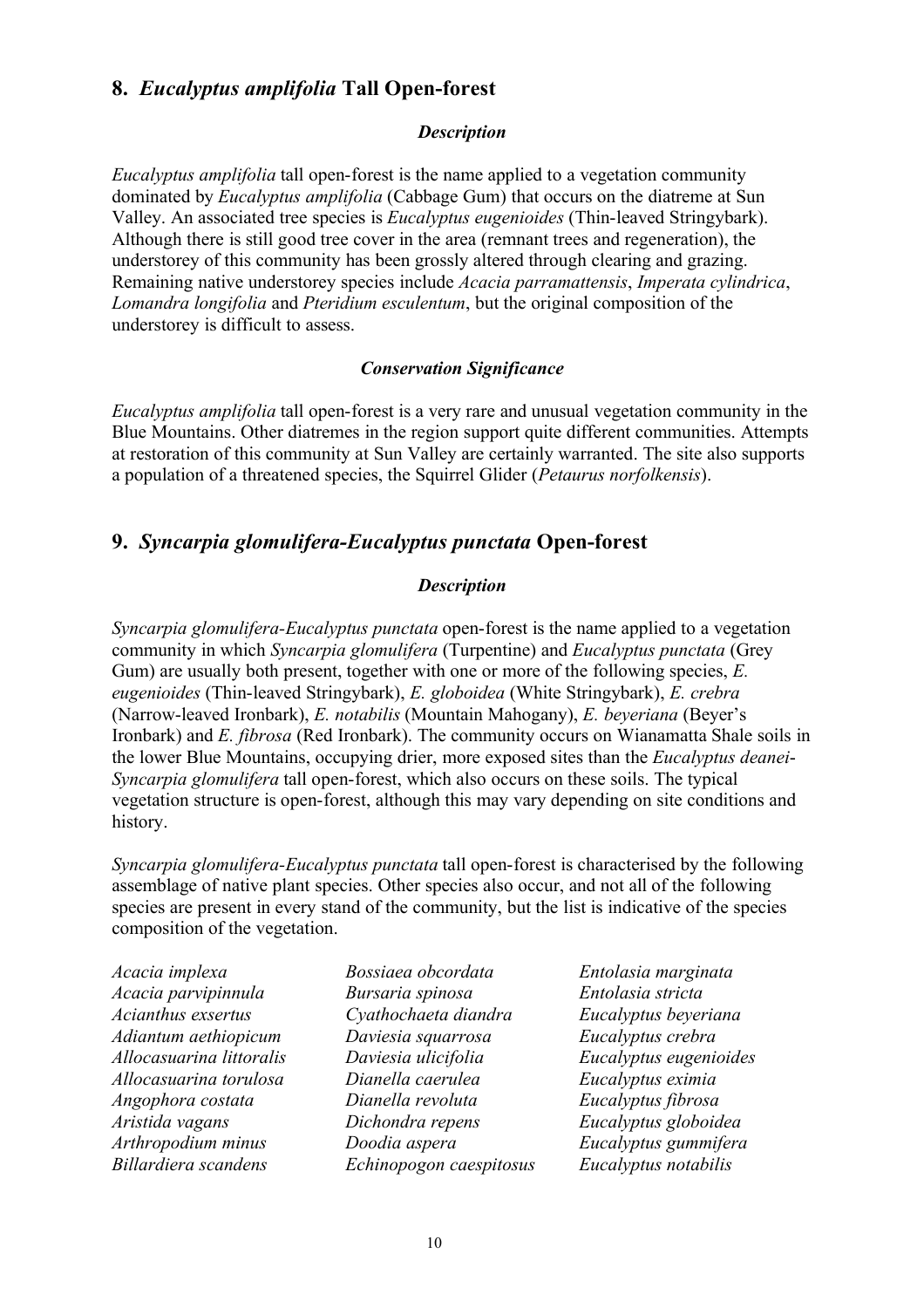*Eucalyptus punctata Exocarpos cupressiformis Glycine clandestina Hakea sericea Hydrocotyle peduncularis Hypolepis muelleri Imperata cylindrica Kunzea ambigua Lepidosperma laterale Lindsaea microphylla Lomandra filiformis Lomandra longifolia Microlaena stipoides Notelaea longifolia Olearia microphylla Oplismenus aemulus Oplismenus imbecillis Oxylobium ilicifolium Pandorea pandorana Panicum simile Persoonia linearis Petrophile pulchella Pimelea linifolia Pittosporum revolutum Pittosporum undulatum Poa cheelii Stipa pubescens Stipa rudis Themeda australis Tylophora barbata*

*Polyscias sambucifolia Pratia purpurascens Pseuderanthemum variabile Pteridium esculentum Pultenaea ferruginea Syncarpia glomulifera*

#### *Conservation Significance*

*Syncarpia glomulifera-Eucalyptus punctata* open-forest has always had a restricted distribution in the Blue Mountains and has become much rarer through clearing. Occurring on relatively fertile soils and easy topography, it has been a favoured site for agricultural and urban development. Representation of the community in Blue Mountains National Park is very poor. It is a distinctive community, differing markedly in species composition from the typical sandstone vegetation of the region.

## **10.** *Eucalyptus mannifera* **Alluvial Woodland**

#### *Description*

*Eucalyptus mannifera* alluvial woodland is the name applied to a vegetation community found on alluvial soils along certain creeks in the upper Blue Mountains, in which *Eucalyptus mannifera* (Brittle Gum) is the dominant tree species or co-dominant with *E. radiata* (Narrow-leaved Peppermint). The association of the community with creekside alluvium is a critical feature in its definition, since *E. mannifera* and *E. radiata* are common species in the upper Blue Mountains and occur in other communities as well. The vegetation structure is woodland or open-forest. *E. mannifera* occurs in some sites as a sparse tree layer (an openwoodland) over swamp vegetation, but such stands are better classified as the Blue Mountains swamps community rather than as *E. mannifera* alluvial woodland.

Two forms of *Eucalyptus mannifera* alluvial woodland may be distinguished. At higher altitudes (Mount Victoria-Blackheath), *E. mannifera* is the main tree species and the community is termed *E. mannifera* woodland in our Study Area 1 report (Smith and Smith 1995a). At slightly lower altitudes (Katoomba-Leura), *E. mannifera* and *E. radiata* are codominant and the community is termed *E. mannifera-E. radiata* woodland in our Study Area 2 report (Smith and Smith 1995b).

*Eucalyptus mannifera* alluvial woodland is characterised by the following assemblage of native plant species. Other species also occur, and not all of the following species are present in every stand of the community, but the list is indicative of the species composition of the vegetation.

*Acacia dealbata Acacia melanoxylon Acacia terminalis*

*Baeckea linifolia Banksia cunninghamii Banksia spinulosa*

*Blechnum nudum Boronia microphylla Caustis flexuosa*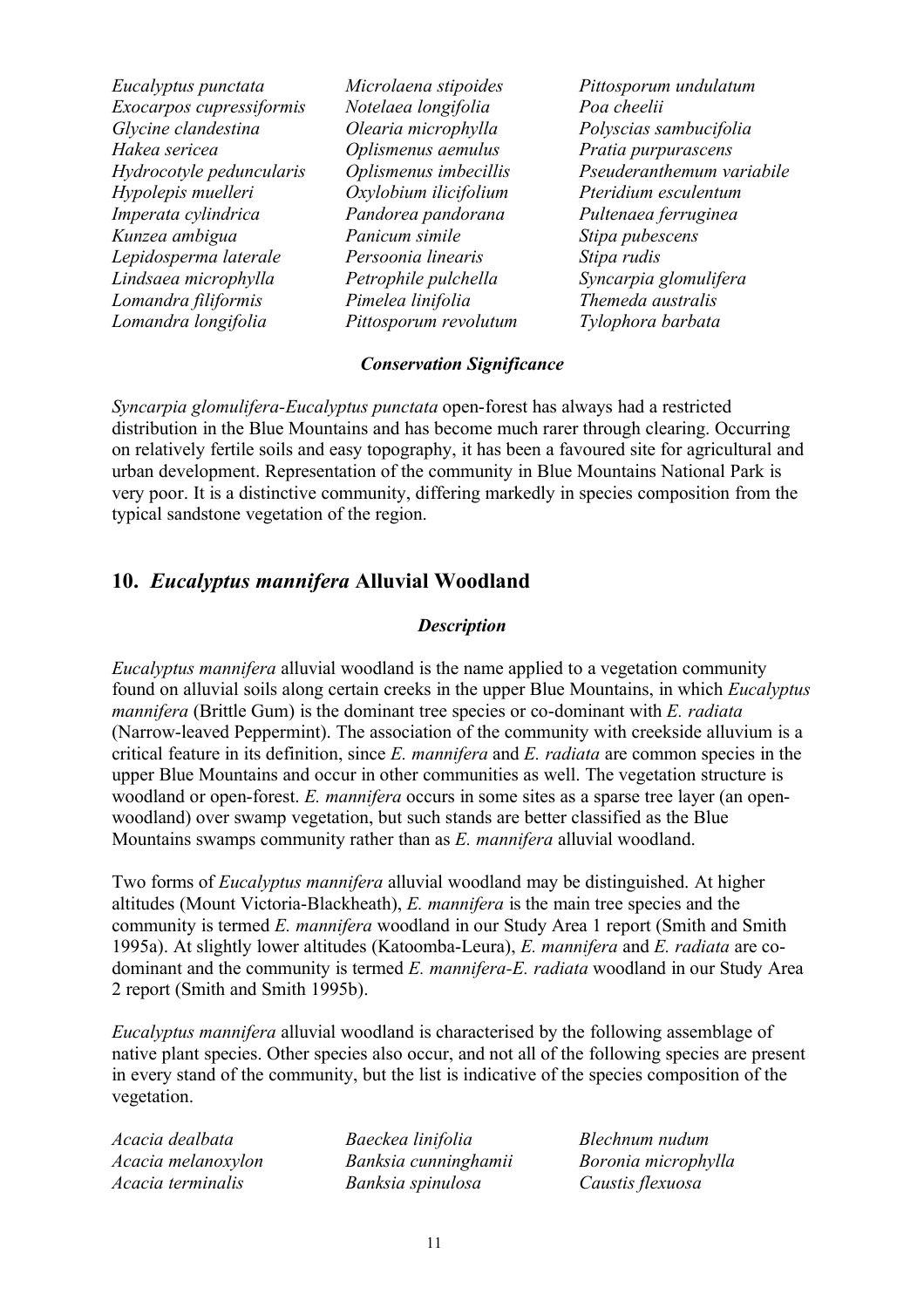*Chionochloa pallida Dampiera stricta Deyeuxia parviseta Dillwynia retorta Empodisma minus Entolasia stricta Epacris purpurascens Eucalyptus blaxlandii Eucalyptus mannifera Eucalyptus radiata Gahnia sieberiana Gleichenia dicarpa Gonocarpus teucrioides* *Grevillea acanthifolia Hakea dactyolides Helichrysum scorpioides Hibbertia serpyllifolia Lepidosperma laterale Leptospermum continentale Leptospermum grandifolium Leptospermum juniperinum Leptospermum polygalifolium Pteridium esculentum Leptospermum trinervium Lepyrodia scariosa Leucopogon lanceolatus Lomandra filiformis*

*Lomandra longifolia Microlaena stipoides Mirbelia platylobioides Olearia erubescens Persoonia myrtilloides Pimelea linifolia Poa sieberiana Polyscias sambucifolia Stipa pubescens Stipa rudis Styphelia tubiflora Tetrarrhena turfosa*

#### *Conservation Significance*

*Eucalyptus mannifera* alluvial woodland is a significant community in the Blue Mountains because of its rarity and because, as a creekline community, it has an important function in stream protection. The community has suffered loss and degradation through urban development, and is particularly susceptible to weed invasion.

## **11.** *Eucalyptus sclerophylla* **Alluvial Bench Woodland**

#### *Description*

*Eucalyptus sclerophylla* alluvial bench woodland is the name applied to a vegetation community that occurs on dry sandy alluvial benches along certain creek systems in the lower Blue Mountains. *Eucalyptus sclerophylla* (Hard-leaved Scribbly Gum) is the dominant tree species or co-dominant with *Angophora bakeri* (Narrow-leaved Apple). The typical vegetation structure is woodland, although this may vary depending on site conditions and history. The association between this community and alluvial soils is a critical feature in its definition, since *E. sclerophylla* is also the dominant tree species in another, more common vegetation community, with a different understorey, that occurs on north- or west-facing slopes on sandstone geology in the middle and upper Blue Mountains. The *E. sclerophylla* trees in the latter community tend to be smaller than those in the *E. sclerophylla* alluvial bench woodland.

*Eucalyptus sclerophylla* alluvial bench woodland is characterised by the following assemblage of native plant species. Other species also occur, and not all of the following species are present in every stand of the community, but the list is indicative of the species composition of the vegetation.

*Acacia brownii Acacia rubida Acacia ulicifolia Angophora bakeri Aristida benthami Aristida vagans Baeckea virgata Banksia oblongifolia Banksia serrata*

*Banksia spinulosa Bossiaea heterophylla Bossiaea obcordata Bossiaea rhombifolia Cassytha glabella Cassytha pubescens Caustis flexuosa Conospermum longifolium Cyathochaeta diandra*

*Dampiera stricta Daviesia corymbosa Dillwynia floribunda Entolasia stricta Epacris pulchella Eriostemon hispidulus Eucalyptus gummifera Eucalyptus notabilis Eucalyptus piperita*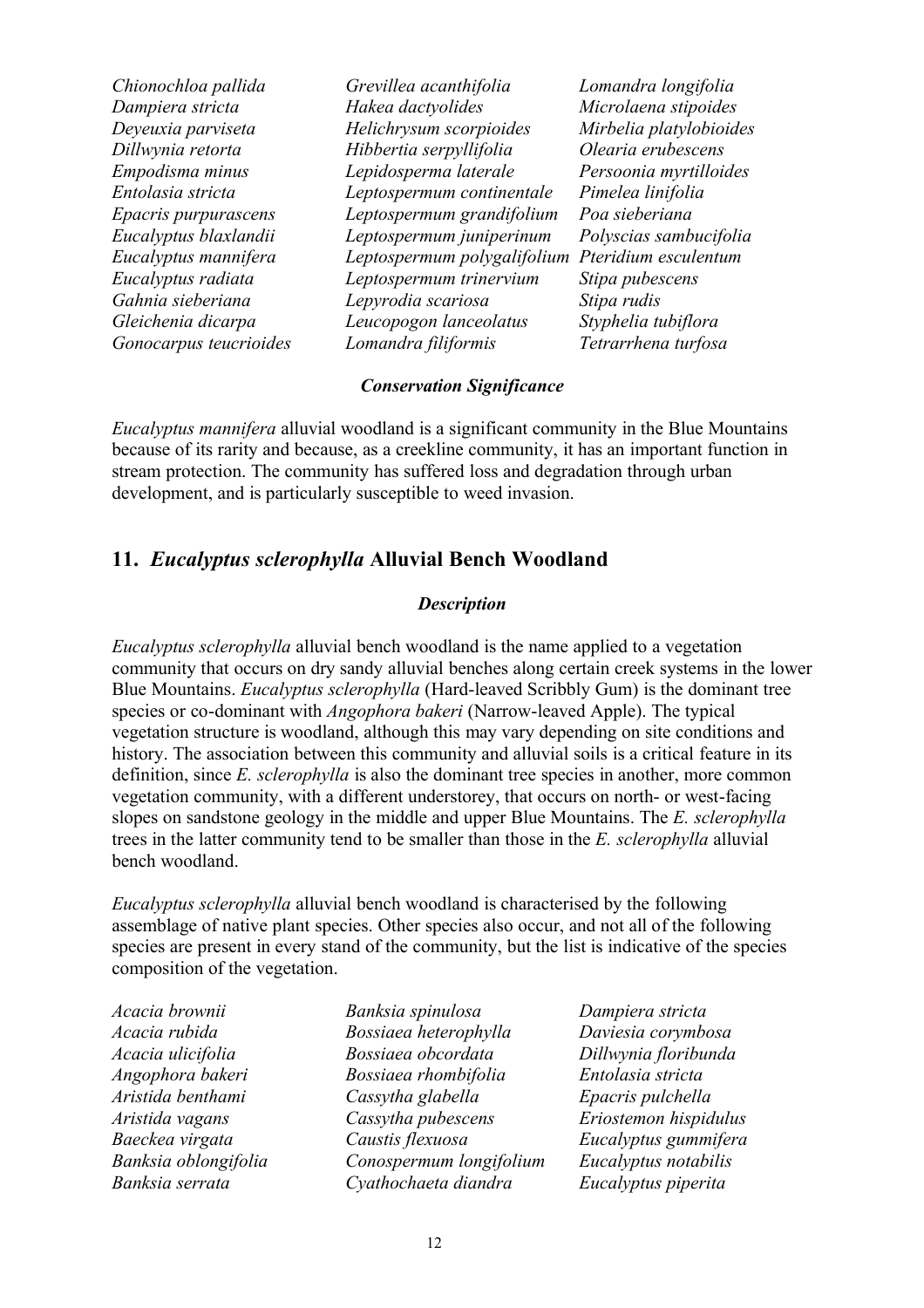*Eucalyptus sclerophylla Eucalyptus sparsifolia Grevillea buxifolia Grevillea mucronulata Hakea dactyloides Hakea sericea Hovea linearis Imperata cylindrica Isopogon anemonifolius Lambertia formosa Lepidosperma laterale Leptospermum arachnoides Leptospermum parvifolium Leptospermum polygalifolium Persoonia laurina Leptospermum trinervium Lepyrodia scariosa Lomandra brevis Lomandra filiformis Lomandra glauca Lomandra longifolia Lomandra obliqua Melaleuca linariifolia Melaleuca thymifolia Mirbelia rubiifolia Monotoca scoparia Panicum simile Persoonia hirsuta*

*Persoonia oblongata Petrophile pulchella Phyllota phylicoides Pimelea linifolia Platysace linearifolia Pteridium esculentum Ptilothrix deusta Schoenus villosus Stipa pubescens Stylidium graminifolium Themeda australis Xanthorrhoea media*

#### *Conservation Significance*

*Eucalyptus sclerophylla* alluvial bench woodland is significant because of its rarity in the Blue Mountains. The total extent of this community in the Blue Mountains City Council area is only 59 ha (out of a total area of about 70 000 ha). Significant species associated with the community include an endangered species, *Persoonia hirsuta*, and a rare species, *Lomandra brevis*, which is especially rare in the Blue Mountains. There is also a record of a possible undescribed species of *Grevillea*, although this requires further investigation to determine its true status. The community is important to fauna, with the *E. sclerophylla* trees providing many hollows for nesting and roosting, and the abundant *Banksia spinulosa* and *B. oblongifolia* shrubs in the understorey providing a rich source of nectar. The alluvial soils and vegetation are important hydrologically, serving to filter and slow the flow of water from the surrounding upland areas into the creeks. They are also of scientific interest because of their unusual geomorphic history, which is associated with the Kurrajong Fault.

## **12. Blue Mountains Heath**

#### *Description*

Blue Mountains heath is the name applied to the heath vegetation of the Blue Mountains. Heath vegetation consists of a well developed shrub layer, with no tree layer or only a sparse layer of scattered low trees. It occurs in exposed sites with very shallow soils on Narrabeen Group and Hawkesbury Sandstone geology. Typical situations are cliff tops and high, rocky ridges, especially ones with a westerly aspect. The skeletal soils and exposed conditions inhibit eucalypt growth except as mallees (low, multi-stemmed shrub eucalypts). The vegetation structure is typically an open-heath, less often a closed-heath, and may be interspersed with patches of open-scrub or closed-scrub formed by stands of mallees. It is also typically interspersed with areas of bare rock. Sometimes, in the prolonged absence of fires, the heath shrubs grow taller and thicker, transforming the vegetation from an openheath to a closed-scrub, especially in relatively sheltered sites.

Blue Mountains heath has a mixed and variable species composition. Common shrub species include *Allocasuarina distyla*, *A. nana*, *Banksia ericifolia*, *Epacris microphylla*, *Eucalyptus stricta*, *Hakea dactyloides*, *Hakea teretifolia*, *Kunzea capitata*, *Leptospermum trinervium* and *Petrophile pulchella*. Common sedge and herb species include *Actinotus minor*, *Lepidosperma filiforme*, *L. viscidum*, *Lepyrodia scariosa*, *Ptilothrix deusta* and *Schoenus*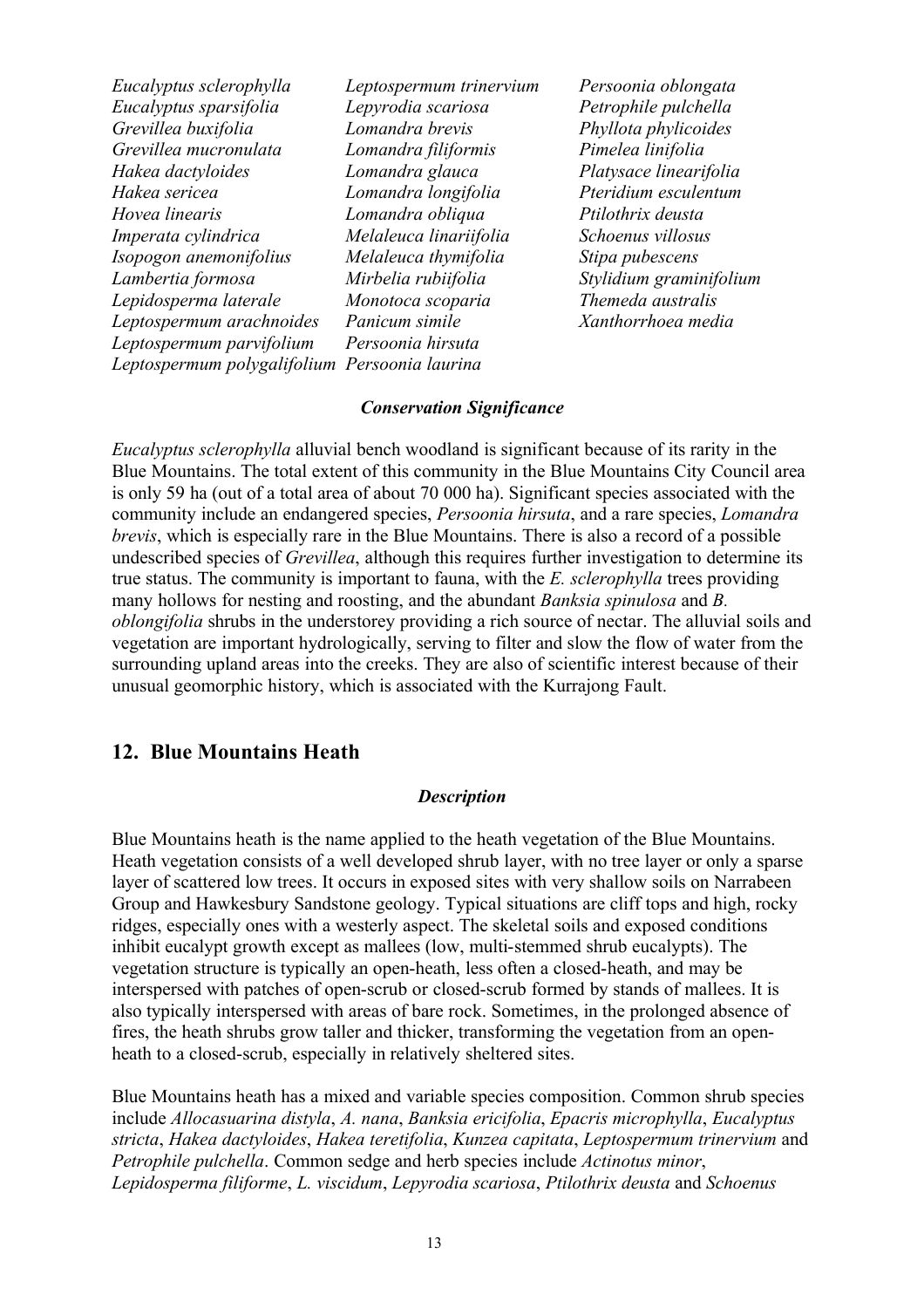*villosus*.

Two forms of Blue Mountains heath have been distinguished (Keith and Benson 1988, Smith and Smith 1995a-e): montane heath above about 850-900 m elevation and lower Blue Mountains heath below this level. The two forms intergrade between Wentworth Falls and Katoomba. Montane heath is characterised by the presence of high altitude species such as *Allocasuarina nana*, *Darwinia taxifolia* and *Phyllota squarrosa*, while montane heath is characterised by the presence of low altitude species such as *Allocasuarina distyla*, *Darwinia fascicularis* and *Phyllota phylicoides*. However, most of the more common heath plants occur across the full altitudinal range.

It is also possible to distinguish two forms of lower Blue Mountains heath: a Hawkesbury Sandstone form at lower altitudes (chiefly in the Faulconbridge to Woodford area), and a Narrabeen Sandstone form at intermediate altitudes (Hazelbrook to Wentworth Falls). The Hawkesbury Sandstone form is characterised by species such as *Acacia oxycedrus*, *Baeckea brevifolia* and *Eucalyptus burgessiana* that are absent from heath on Narrabeen Sandstone.

Considered as a whole, Blue Mountains heath is characterised by the following assemblage of native plant species. Other species also occur, and not all of the following species are present in every stand of heath, but the list is indicative of the species composition of the vegetation.

*Acacia baueri Acacia oxycedrus Acacia suaveolens Actinotus helianthi Actinotus minor Allocasuarina distyla Allocasuarina nana Anisopogon avenaceus Baeckea brevifolia Baeckea densifolia Baeckea ramosissima Banksia ericifolia Banksia serrata Banksia spinulosa Bossiaea heterophylla Cassytha glabella Caustis flexuosa Chionochloa pallida Cyathochaeta diandra Dampiera purpurea Dampiera stricta Danthonia tenuior Darwinia fascicularis Daviesia corymbosa Dianella caerulea Dillwynia floribunda Dillwynia retorta Entolasia stricta Epacris microphylla Epacris obtusifolia Epacris pulchella*

*Eriostemon obovalis Eucalyptus apiculata Eucalyptus burgessiana Eucalyptus gregsoniana Eucalyptus gummifera Eucalyptus ligustrina Eucalyptus mannifera Eucalyptus moorei Eucalyptus multicaulis Eucalyptus sparsifolia Eucalyptus stricta Gonocarpus teucrioides Goodenia bellidifolia Hakea dactyloides Hakea propinqua Hakea teretifolia Hemigenia purpurea Isopogon anemonifolius Kunzea capitata Lambertia formosa Lepidosperma filiforme Lepidosperma urophorum Lepidosperma viscidum Leptocarpus tenax Leptospermum arachnoides Leptospermum continentale Leptospermum parvifolium Leptospermum petraeum Leptospermum polygalifolium Woollsia pungensLeptospermum trinervium Lepyrodia scariosa*

*Leucopogon esquamatus Leucopogon microphyllus Lindsaea linearis Lomandra glauca Micromyrtus ciliata Mirbelia baueri Mirbelia rubiifolia Mitrasacme polymorpha Monotoca ledifolia Monotoca scoparia Patersonia sericea Petrophile pulchella Phebalium lachnaeoides Phyllota phylicoides Phyllota squarrosa Platysace lanceolata Platysace linearifolia Pseudanthus divaricatissimus Ptilothrix deusta Pultenaea elliptica Restio fastigiatus Schoenus ericetorum Schoenus imberbis Schoenus villosus Stipa pubescens Stylidium lineare Thelionema caespitosum Velleia perfoliata*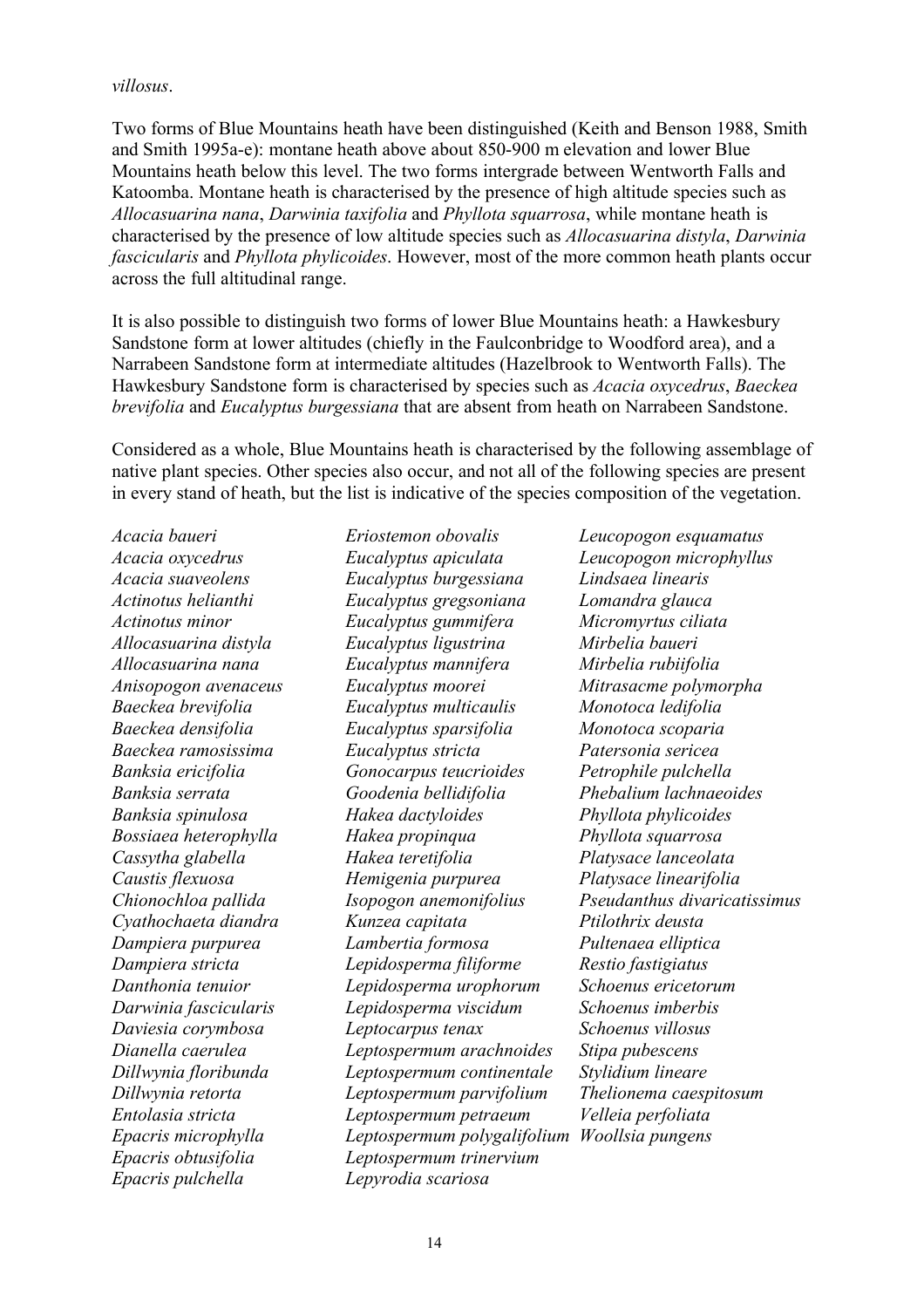#### *Conservation Significance*

Heath is limited in extent in the Blue Mountains and constitutes only 1.1% of the total area of Blue Mountains National Park. It is a distinctive vegetation type with many plant species that are more or less restricted to heath. These include one endangered species (*Phebalium lachnaeoides*), eight rare species (*Eriostemon obovalis*, *Eucalyptus apiculata*, *E. burgessiana*, *E. gregsoniana*, *Leptospermum petraeum*, *Monotoca ledifolia*, *Pseudanthus divaricatissimus* and *Velleia perfoliata*) and three regionally significant species (*Acacia baueri*, *Darwinia fascicularis* and *Mirbelia baueri*).

The flowers of several heath plants, particularly *Banksia ericifolia*, are an important food source for nectar-feeding birds and mammals. The winter-flowering *Banksia ericifolia* attracts large numbers of honeyeaters to the heath, including winter migrants from outside the Blue Mountains region. A number of fauna species are more or less restricted to heath vegetation, including one regionally significant species, the Tawny-crowned Honeyeater (*Phylidonyris melanops*). The rock outcrops associated with the heath provide habitat for an endangered species, the Broad-headed Snake (*Hoplocephalus bungaroides*).

Heath also acts to stabilise the shallow, sandy soils on which it grows. Clearing of heath can lead to rapid erosion of these soils and unsightly landscape scars in visually prominent locations.

## **13. Blue Mountains Swamps**

#### *Description*

Blue Mountains swamps is the name applied to the swamp vegetation of the Blue Mountains. Swamp vegetation develops on poorly drained sites where the soil is waterlogged for prolonged periods. Swamps occur in the Blue Mountains not only in low-lying sites on valley floors ('valley swamps'), but also in the headwaters of creeks and on steep hillsides ('hanging swamps'). Some swamps represent a combination of valley swamp and hanging swamp. The upper boundary of the swamp is often a clearly defined line coinciding with the outcropping of a layer of claystone. Groundwater seeps along the top of the impermeable claystone layer, reaching the surface where the claystone outcrops, and forming a swamp on the hillside below. Other swamps receive their water supply from feeder streams rather than groundwater, or from a combination of the two.

Blue Mountains swamps vary in structure and plant species composition from closedsedgeland or closed-fernland to open-heath or closed-heath, sometimes open-scrub or closedscrub. The shrub-dominated swamps are similar in vegetation structure to Blue Mountains heath, but they differ in species composition and ecological function, and are more appropriately classified with the sedge- and fern-dominated swamps. Common shrubs in the Blue Mountains swamps include *Acacia ptychoclada*, *Baeckea linifolia*, *Banksia ericifolia*, *Callistemon citrinus*, *Epacris obtusifolia*, *Grevillea acanthifolia*, *Hakea teretifolia*, *Leptospermum grandifolium*, *L. juniperinum* and *L. polygalifolium*. Common sedges include *Empodisma minus*, *Gymnoschoenus sphaerocephalus*, *Lepidosperma limicola* and *Xyris ustulata*. The main fern species is *Gleichenia dicarpa*.

One type of swamp vegetation that may be distinguished from the typical Blue Mountains swamps is the Kurrajong Fault swamps (Smith and Smith 1996). These are valley swamps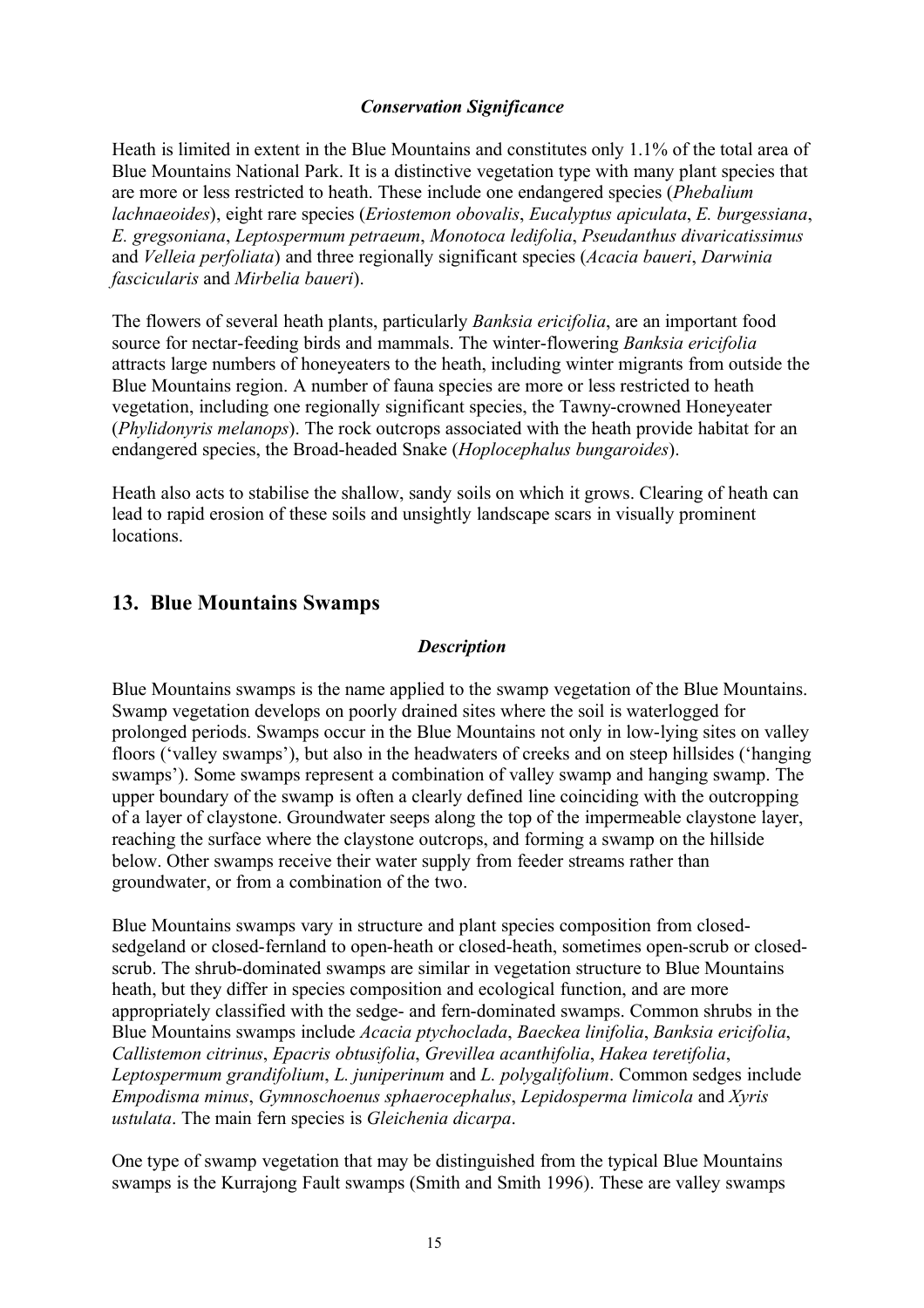that occur in the lower Blue Mountains on sandy alluvial deposits associated with the Kurrajong Fault. The vegetation structure is usually an open-scrub or closed-scrub. Common shrubs are *Acacia rubida*, *Callicoma serratifolia*, *Callistemon citrinus*, *Leptospermum juniperinum* and *Melaleuca linariifolia*. Common species in the understorey are *Baumea rubiginosa*, *Gahnia clarkei*, *Gleichenia dicarpa* and *Schoenus melanostachys*.

Blue Mountains swamps are characterised by the following assemblage of native plant species. Other species also occur, and not all of the following species are present in every swamp, but the list is indicative of the species composition of the vegetation.

*Acacia ptychoclada Acacia rubida Actinotus minor Almaleea incurvata Baeckea linifolia Banksia ericifolia Banksia oblongifolia Bauera rubioides Baumea rubiginosa Blandfordia grandiflora Blechnum cartilagineum Blechnum nudum Burnettia cuneata Callicoma serratifolia Callistemon citrinus Celmisia longifolia Dampiera stricta Dillwynia floribunda Drosera binata Drosera spatulata Empodisma minus Epacris microphylla Epacris obtusifolia Epacris paludosa Eucalyptus copulans*

*Eucalyptus mannifera Eucalyptus moorei Gahnia clarkei Gahnia sieberiana Gleichenia dicarpa Gleichenia microphylla Gonocarpus micranthus Goodenia bellidifolia Grevillea acanthifolia Gymnoschoenus sphaerocephalus Hakea dactyloides Hakea teretifolia Hibbertia cistiflora Isopogon anemonifolius Kunzea capitata Lepidosperma filiforme Lepidosperma forsythii Lepidosperma limicola Leptocarpus tenax Leptospermum continentale Leptospermum grandifolium Leptospermum juniperinum Leptospermum polygalifolium Leptospermum squarrosum*

*Lepyrodia scariosa Leucopogon esquamatus Lindsaea linearis Melaleuca linariifolia Mirbelia rubiifolia Notochloe microdon Olearia quercifolia Patersonia sericea Petrophile pulchella Pimelea linifolia Ptilothrix deusta Pultenaea divaricata Schoenus brevifolius Schoenus melanostachys Schoenus villosus Selaginella uliginosa Sprengelia incarnata Symphionema montanum Tetrarrhena juncea Tetrarrhena turfosa Xanthosia dissecta Xyris juncea Xyris ustulata*

#### *Conservation Significance*

Swamp vegetation is limited in extent in the Blue Mountains and constitutes only 0.8% of the total area of Blue Mountains National Park. It is a distinctive vegetation type with many plant species that are more or less restricted to the swamps. These include one endangered species (*Eucalyptus copulans*), four rare species (*Almaleea incurvata*, *Burnettia cuneata*, *Notochloe microdon* and *Olearia quercifolia*) and four regionally significant species (*Acacia ptychoclada*, *Celmisia longifolia*, *Grevillea acanthifolia* ssp. *acanthifolia* and *Xanthosia dissecta*).

The swamps are an important fauna habitat, with a number of dependent species. One species restricted to swamp vegetation is the Blue Mountains Water Skink (*Eulamprus leuraensis*), an endangered species and the only vertebrate fauna species endemic to the Blue Mountains. The swamps also provide habitat for three regionally significant fauna species, the Southern Emu-wren (*Stipiturus malachurus*), Lewin's Rail (*Dryolimnas pectoralis*) and Buff-banded Rail (*Gallirallus philippensis*). Many swamps support populations of nectar-rich plants such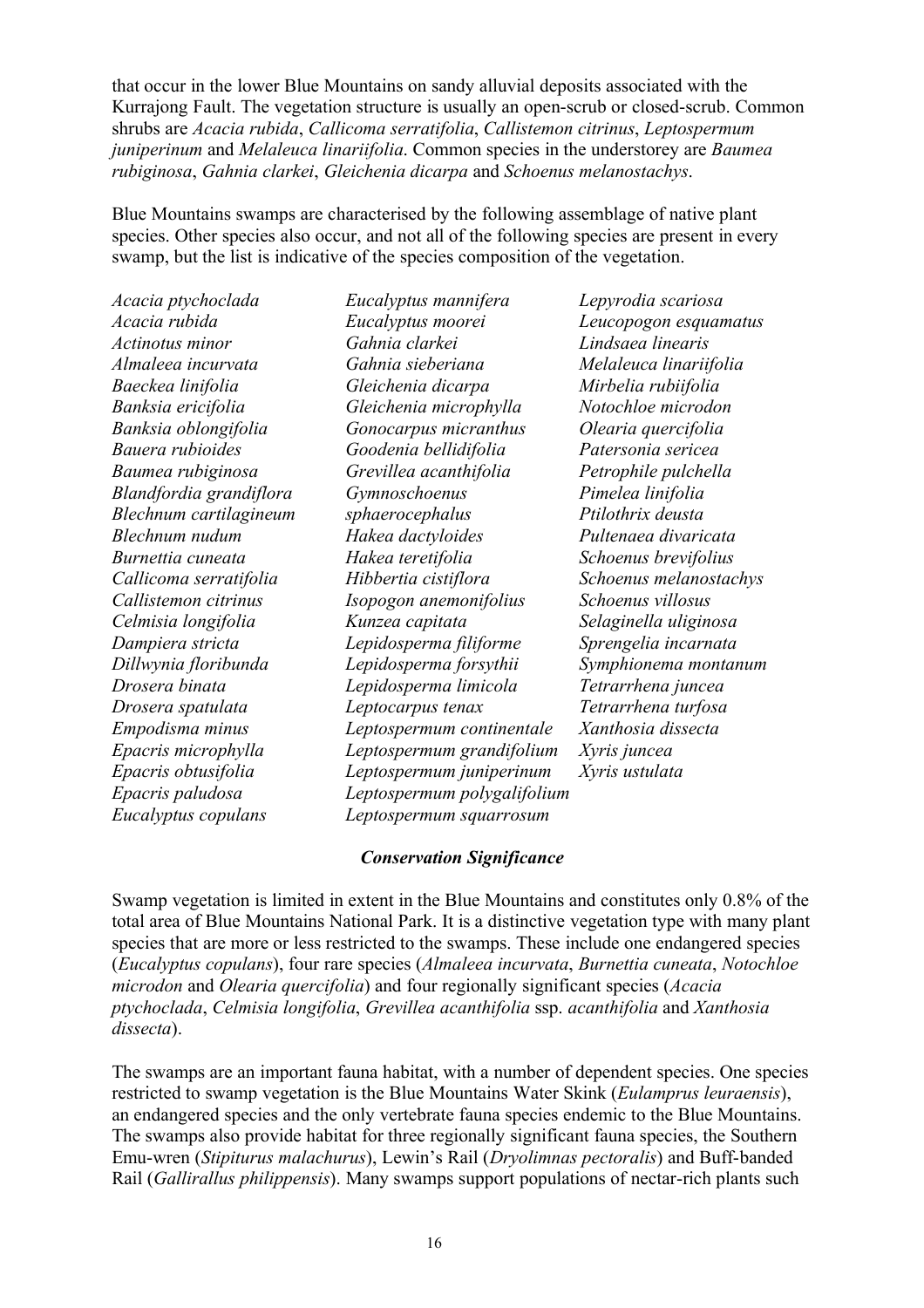as *Banksia ericifolia, B. oblongifolia*, *Callistemon citrinus* and *Grevillea acanthifolia*. These are an important food source for nectar-feeding birds and mammals. The winter-flowering *Banksia ericifolia*, in particular, attracts large numbers of honeyeaters to the swamps, including winter migrants from outside the Blue Mountains region. The swamps also provide a source of water for fauna, especially during dry periods.

The swamps have important hydrological functions. They act somewhat like a sponge, soaking up and storing moisture, which is then released slowly and helps to maintain creek flows during dry periods. They also serve to filter and purify the water flowing into them, and they protect the stream banks during peak water flows.

## **14. Lagoon Vegetation (Glenbrook Lagoon)**

#### *Description*

Lagoon vegetation (Glenbrook Lagoon) is the name applied to the wetland vegetation associated with Glenbrook Lagoon. Glenbrook Lagoon is the only naturally occurring upland lagoon in the City of Blue Mountains, although wetland vegetation has also developed around artificially created water bodies such as Wentworth Falls Lake and Woodford Lake. Glenbrook Lagoon consists of an area of open water with submerged aquatic vegetation, surrounded by extensive reedbeds dominated by the large sedges *Lepironia articulata* and *Eleocharis sphacelata*. Fringing the reedbeds is a narrow band of low paperbark trees (*Melaleuca linariifolia*).

Native wetland plants recorded at Glenbrook Lagoon include the following species. Other species are also likely to be present.

| Acacia rubida             | Isachne globosa                                    | Persicaria decipiens  |
|---------------------------|----------------------------------------------------|-----------------------|
| Agrostis avenacea         | Juncus holoschoenus                                | Persicaria strigosa   |
| Baumea articulata         | Juncus usitatus                                    | Philydrum lanuginosum |
| Callistemon citrinus      | Lepidosperma longitudinale                         | Phragmites australis  |
| Callistemon linearis      | Lepironia articulata                               | Rumex brownii         |
| Centella asiatica         | Leptospermum polygalifolium Schoenoplectus validus |                       |
| Cynodon dactylon          | Ludwigia peploides                                 | Typha domingensis     |
| Eleocharis sphacelata     | Melaleuca linariifolia                             | Typha orientalis      |
| Epilobium billardierianum | Melaleuca thymifolia                               | Vallisneria gigantea  |
| Gratiola pedunculata      | Myriophyllum variifolium                           | Viminaria juncea      |
| Gratiola peruviana        | Nymphoides geminata                                |                       |
| Hydrocotyle peduncularis  | Paspalum distichum                                 |                       |
|                           |                                                    |                       |

#### *Conservation Significance*

Glenbrook Lagoon has been modified by construction of a low dam around the turn of the century to enhance it as a water storage for steam trains. However, there was a naturally occurring lagoon at the site before this, as shown by the explorer Gregory Blaxland's description of it in 1813 as "a large lagoon of good water full of very coarse rushes." Natural lagoons are rare in upland areas of the Hawkesbury-Nepean catchment; the only other examples are Mountain Lagoon and Thirlmere Lakes (Stricker and Wall 1995). Glenbrook Lagoon is an important habitat for wetland flora and fauna, including two regionally significant plant species, *Lepidosperma longitudinale* and *Gratiola pedunculata*, and a variety of waterbirds. The most abundant reed species at the lagoon, *Lepironia articulata*, is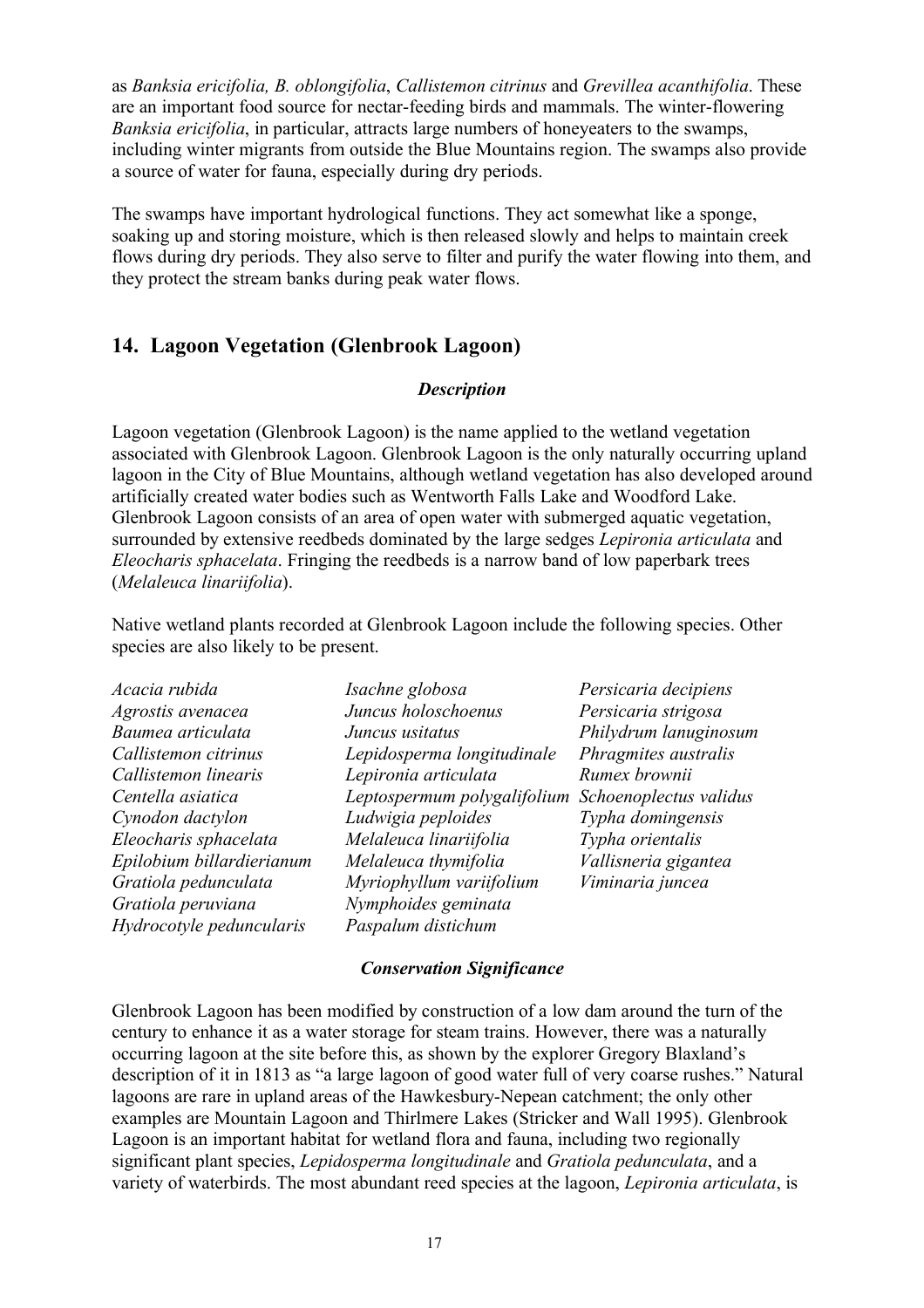also noteworthy as it occurs at only a few localities in the Sydney and Blue Mountains regions.

## **15. Blue Mountains Creekline Vegetation**

#### *Description*

Blue Mountains creekline vegetation is the name applied to the narrow band of riparian vegetation found along perennial and non-perennial watercourses in the Blue Mountains. It applies to those sections of the creek where there are distinct differences between the creekside vegetation and the adjacent vegetation away from the creek. Creekline vegetation is diverse and variable in structure and composition. It typically consists of species that are restricted to the immediate riparian environment plus other species from the adjacent vegetation community or communities through which the creek runs. Common shrubs and low trees characteristic of creekline vegetation in the Blue Mountains include *Acacia rubida*, *Baeckea linifolia*, *Bauera rubioides*, *Callicoma serratifolia*, *Callistemon citrinus*, *Leptospermum polygalifolium*, *Lomatia myricoides*, *Tristania neriifolia* and *Tristaniopsis laurina*. Ferns tend to be a major component of the creekline vegetation, such as *Blechnum nudum*, *Calochlaena dubia*, *Gleichenia microphylla*, *Sticherus flabellatus* and *Todea barbara*. Common sedges and rushes include *Gahnia sieberiana*, *Juncus planifolius* and *Schoenus melanostachys*. Pockets of rainforest, swamp and moist cliffline (waterfall) vegetation are often present along the creeks and add to the floristic diversity of the creekline vegetation.

Blue Mountains creekline vegetation is characterised by the following assemblage of native plant species. Other species also occur, and not all of the following species are present along every creek, but the list is indicative of the species composition of the vegetation. The list does not include *Eucalyptus* species. Although a variety of eucalypts occur along the creeks, they reflect the composition of the adjacent vegetation community rather than the creekline vegetation itself.

*Acacia elata Acacia linifolia Acacia longifolia Acacia obtusifolia Adiantum aethiopicum Austromyrtus tenuifolia Backhousia myrtifolia Baeckea linifolia Bauera rubioides Blechnum ambiguum Blechnum cartilagineum Blechnum nudum Blechnum patersonii Blechnum wattsii Boronia fraseri Bossiaea lenticularis Callicoma serratifolia Callistemon citrinus Calochlaena dubia*

*Centella asiatica Ceratopetalum apetalum Cissus hypoglauca Dodonaea multijuga Drosera spatulata Entolasia marginata Entolasia stricta Eriostemon myoporoides Gahnia clarkei Gahnia sieberiana Gleichenia dicarpa Gleichenia microphylla Gonocarpus teucrioides Grevillea longifolia Grevillea sericea Hibbertia saligna Imperata cylindrica Juncus planifolius Leptospermum emarginatum* *Leptospermum polygalifolium Lepyrodia scariosa Lomandra fluviatilis Morinda jasminoides Notelaea longifolia Persoonia mollis Phebalium squamulosum Pteridium esculentum Schoenus melanostachys Smilax glyciphylla Sticherus flabellatus Sticherus lobatus Syncarpia glomulifera Todea barbara Triglochin procera Tristania neriifolia Tristaniopsis laurina*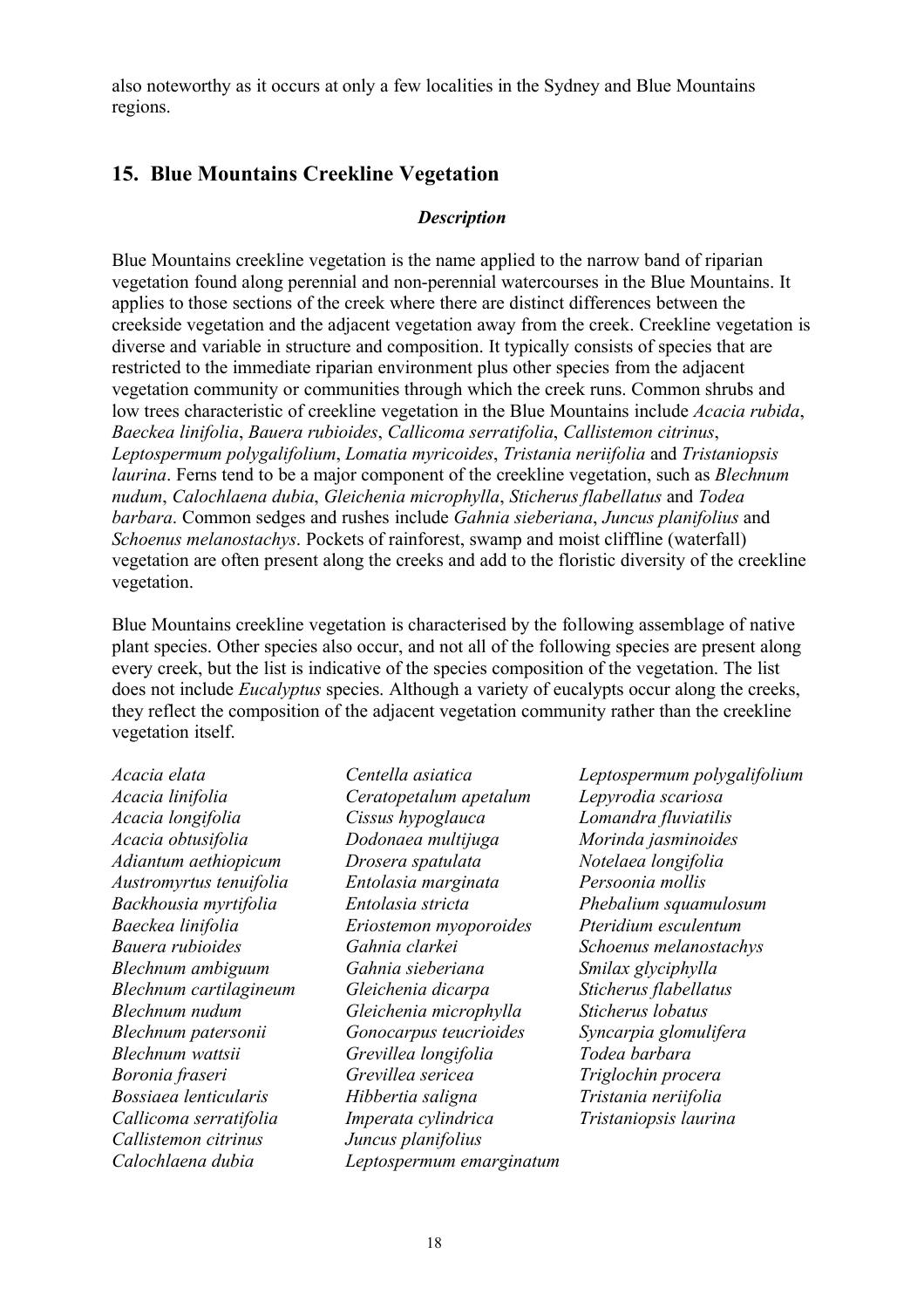#### *Conservation Significance*

The creekside environment is a particularly rich habitat for flora and fauna, supporting a wide variety of plant and animal species, many of which are restricted to this habitat. Species closely associated with creeks in the Blue Mountains include one vulnerable fauna species (Giant Burrowing Frog *Heleioporus australiacus*), two rare plant species (*Grevillea longifolia* and *Lomandra fluviatilis*), two regionally significant plant species (*Dodonaea multijuga* and *Leptospermum emarginatum*) and two regionally significant fauna species (Swamp Snake *Hemiaspis signata* and Azure Kingfisher *Alcedo azurea*). Pockets of rainforest, swamp and moist cliffline vegetation often occur along the creeklines, providing habitat for other significant species. The creekline vegetation also plays an important role in preventing erosion of the stream banks and protecting water quality.

In our study for Blue Mountains City Council's Local Environmental Plan 1997 (Smith and Smith 1995a-e), we mapped the creekline vegetation along major creeklines as a significant flora and fauna habitat. Major creeklines were defined by us as typically commencing where there was a junction with a tributary creek about 500 m downstream of the creek source. Although such a definition was necessary for mapping purposes, we would emphasise that it is a fairly arbitrary definition and that significant creekline vegetation can occur upstream of this point. For the purpose of recognising the significant creekline vegetation in the field, a better definition is the one used above, i.e. those sections of the creek where there are distinct differences in plant species composition between the creekside vegetation and the adjacent vegetation away from the creek.

#### **16.** *Melaleuca linariifolia* **Low Open-forest**

#### *Description*

*Melaleuca linariifolia* low open-forest is the name applied to a vegetation community found on sandy alluvial soils along certain creeks in the lower Blue Mountains, in which the vegetation is dominated by the low paperbark tree, *Melaleuca linariifolia* (Snow-in-summer). It is a type of creekline vegetation that is associated with creeks on deep alluvial sand deposits, rather than the sandstone substrates more typical of Blue Mountains creeks. The typical vegetation structure is a narrow band of low open-forest or low closed-forest along the creek. Occasional emergent *Eucalyptus* or *Angophora* trees may be present above the *Melaleuca* canopy.

*Melaleuca linariifolia* low open-forest is characterised by the following assemblage of native plant species. Other species also occur, and not all of the following species are present in every stand of the community, but the list is indicative of the species composition of the vegetation.

*Acacia longifolia Acacia rubida Adiantum aethiopicum Blechnum nudum Blechnum wattsii Callicoma serratifolia Callistemon citrinus Calochlaena dubia*

*Cyathea australis Cyperus polystachyos Eleocharis sphacelata Entolasia marginata Entolasia stricta Gahnia clarkei Gleichenia dicarpa Hydrocotyle peduncularis*

*Hypolepis muelleri Imperata cylindrica Isolepis inundata Juncus continuus Juncus planifolius Juncus usitatus Kennedia rubicunda Leptospermum polygalifolium*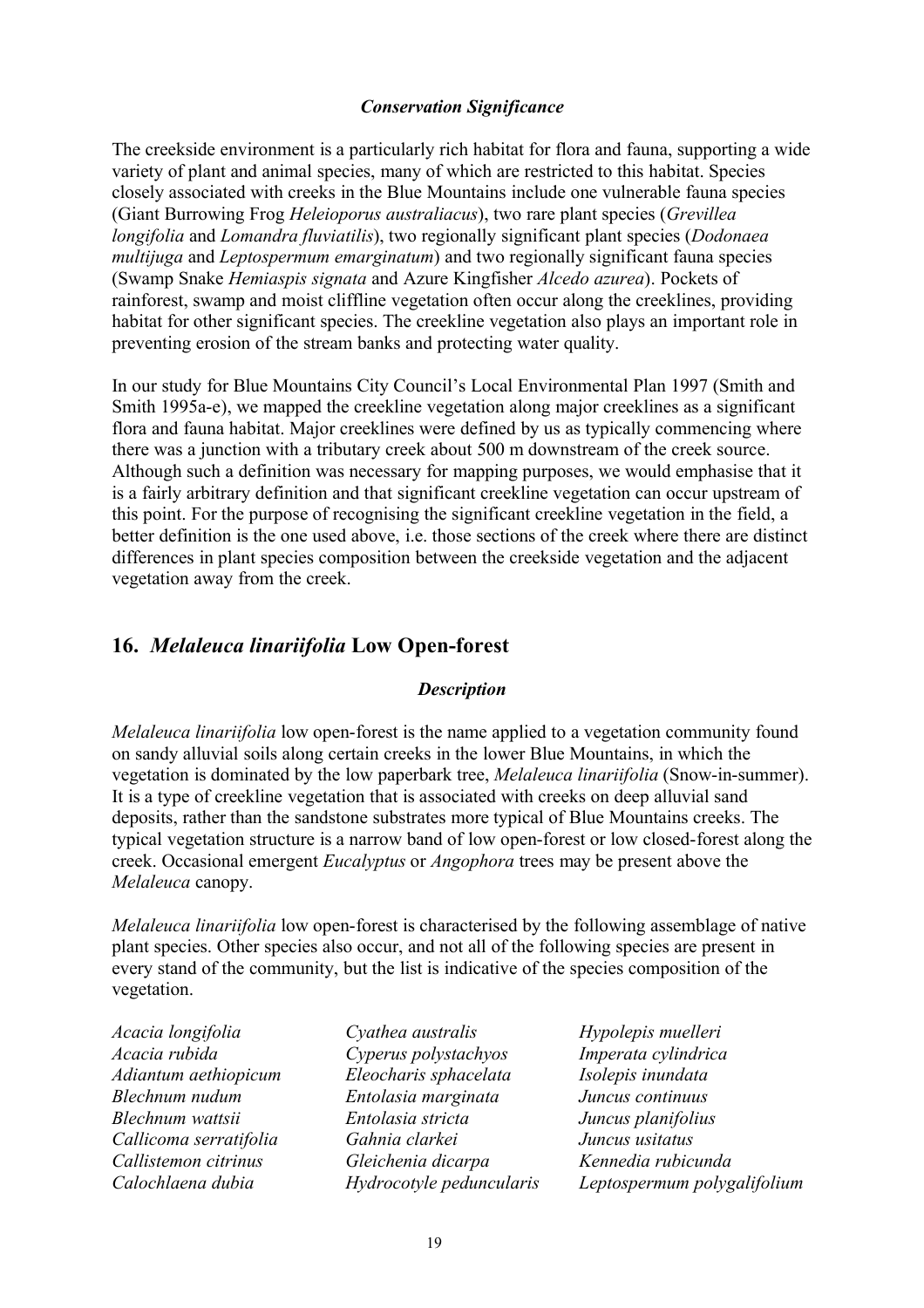*Melaleuca linariifolia Microlaena stipoides*

*Pittosporum undulatum Pteridium esculentum*

*Schoenus melanostachys Typha orientalis*

#### *Conservation Significance*

*Melaleuca linariifolia* low open-forest is significant because of its rarity in the Blue Mountains and because as creekline vegetation it plays an important role in preventing erosion of the stream banks and protecting water quality.

## **17. Blue Mountains Moist Cliffline Vegetation**

#### *Description*

Blue Mountains moist cliffline vegetation is the name applied to a distinctive vegetation community associated with moist, sheltered rock faces in the Blue Mountains, growing in crevices, on ledges, in caves and at the base of the rock faces. Species commonly found in these sites include *Alania endlicheri*, *Baeckea linifolia*, *Blechnum ambiguum*, *B. wattsii*, *Callicoma serratifolia*, *Dracophyllum secundum*, *Drosera binata*, *Epacris reclinata*, *Gleichenia microphylla*, *G. rupestris*, *Leptospermum rupicola*, *Sprengelia monticola* and *Todea barbara*.

Blue Mountains moist cliffline vegetation is characterised by the following assemblage of native plant species. Other species also occur, and not all of the following species are present in every stand of the community, but the list is indicative of the species composition of the vegetation.

| Acrophyllum australe     | Epacris muelleri            | Lomandra montana          |
|--------------------------|-----------------------------|---------------------------|
| Adenochilus nortonii     | Epacris reclinata           | Lycopodium laterale       |
| Alania endlicheri        | Euphrasia bowdeniae         | Melaleuca squamea         |
| Baeckea linifolia        | Gahnia sieberiana           | Microstrobos fitzgeraldii |
| Bauera rubioides         | Gleichenia dicarpa          | Pterostylis pulchella     |
| Blechnum ambiguum        | Gleichenia microphylla      | Rimacola elliptica        |
| Blechnum wattsii         | Gleichenia rupestris        | Rupicola apiculata        |
| Bossiaea lenticularis    | Goodenia decurrens          | Rupicola sprengelioides   |
| Callicoma serratifolia   | Goodenia rostrivalvis       | Scaevola hookeri          |
| Ceratopetalum gummiferum | Grammitis billardieri       | Schoenus melanostachys    |
| Dracophyllum secundum    | Isopogon fletcheri          | Smilax glyciphylla        |
| Drosera binata           | Lepidosperma evansianum     | Sprengelia monticola      |
| Empodisma minus          | Leptopteris fraseri         | Sticherus flabellatus     |
| Entolasia marginata      | Leptospermum polygalifolium | Sticherus lobatus         |
| Epacris coriacea         | Leptospermum rupicola       | Sticherus tener           |
| Epacris crassifolia      | Lepyrodia scariosa          | Stylidium productum       |
| Epacris hamiltonii       | Lindsaea microphylla        | Todea barbara             |
|                          |                             |                           |

#### *Conservation Significance*

Blue Mountains moist cliffline vegetation is significant because of its limited extent in the region and because it is the habitat of many significant plant species. These include two endangered species (*Epacris hamiltonii* and *Microstrobos fitzgeraldii*), two vulnerable species (*Acrophyllum australe* and *Isopogon fletcheri*), eleven rare species (*Adenochilus nortonii*, *Alania endlicheri*, *Epacris coriacea*, *E. muelleri*, *Euphrasia bowdeniae*, *Goodenia*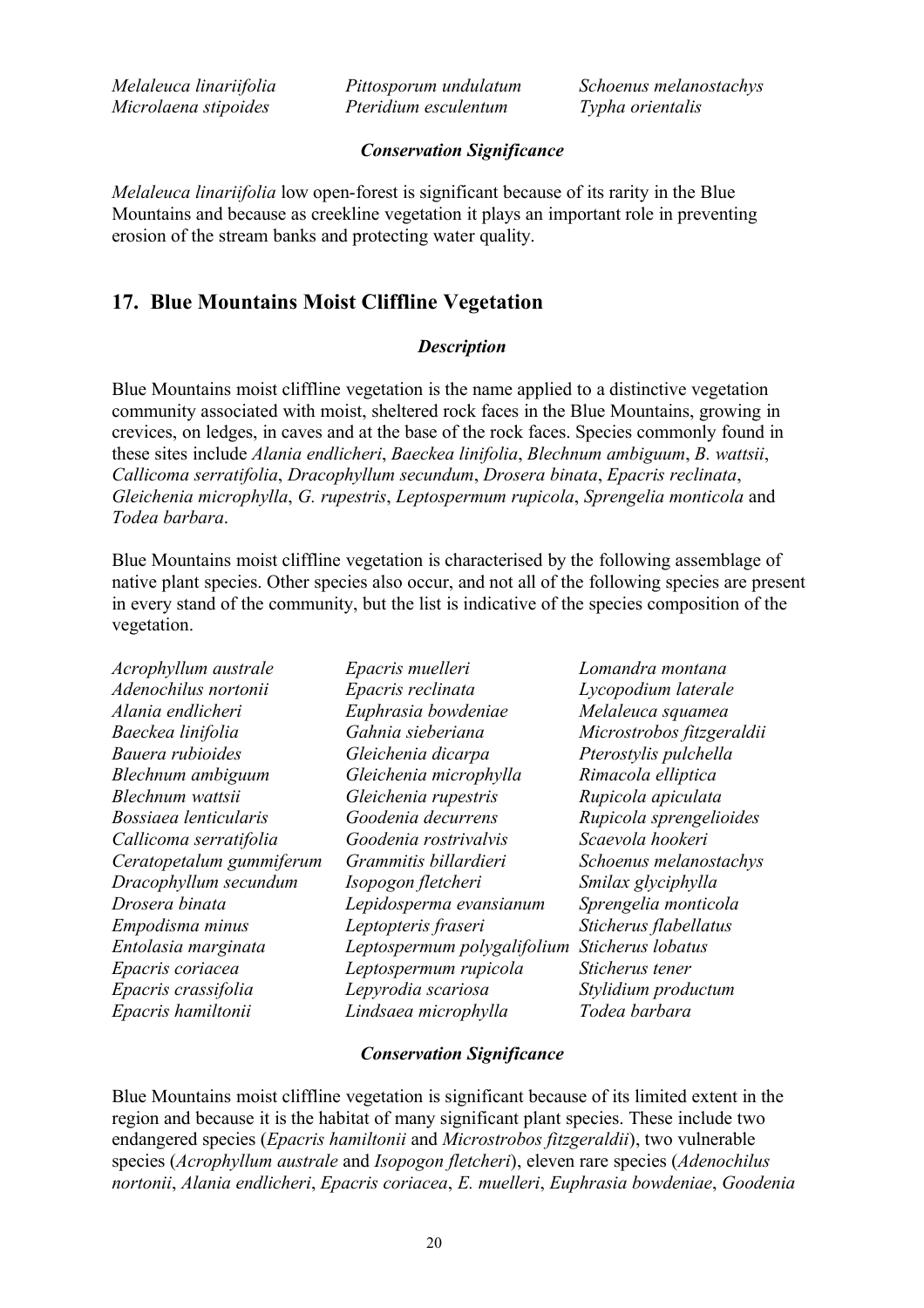*rostrivalvis*, *Leptospermum rupicola*, *Pterostylis pulchella*, *Rupicola apiculata*, *R. sprengelioides* and *Sprengelia monticola*) and one regionally significant species (*Scaevola hookeri*).

## **18. Escarpment and Rock Outcrop Vegetation Complex**

#### *Description*

The escarpment and rock outcrop vegetation complex is the name applied to the vegetation associated with the escarpments and other extensive outcroppings of Narrabeen Group sandstones in the upper Blue Mountains (west of Bodington Hill). The vegetation consists of a diverse mixture of moist cliffline vegetation, heath, swamp, rainforest and eucalypt forest communities.

#### *Conservation Significance*

The escarpment and rock outcrop vegetation complex is limited in extent and comprises a mixture of significant vegetation communities. Many significant plant species are associated with the moist cliffline vegetation community. In addition, there are two rare eucalypt species, *Eucalyptus baeuerlenii* and *E. cunninghamii*, which grow only in clifftop sites. Other significant species occur in the pockets of heath, swamp, rainforest and eucalypt forest amongst the rock outcrops. Two rare species are associated particularly with the communities when they occur as part of this vegetation complex: *Blechnum gregsonii* grows in rock crevices within rainforest, and *Blandfordia cunninghamii* typically grows in clifftop swamps. Rock outcrops are also the habitat of the endangered Broad-headed Snake (*Hoplocephalus bungaroides*) and of the Rockwarbler (*Origma solitaria*), a species which, although not particularly rare, is noteworthy because it is the only bird species endemic to mainland New South Wales.

## **References**

- Blue Mountains City Council. 1997a. Environmental Management Plan Stage 2 Local Environmental Study: Study Area 1 (Bell, Mount Victoria, Blackheath, Medlow Bath). Blue Mountains City Council, Katoomba.
- Blue Mountains City Council. 1997b. Environmental Management Plan Stage 2 Local Environmental Study: Study Area 2 (Katoomba, Leura, Wentworth Falls). Blue Mountains City Council, Katoomba.
- Blue Mountains City Council. 1997c. Environmental Management Plan Stage 2 Local Environmental Study: Study Area 3 (Bullaburra, Lawson, Hazelbrook, Woodford, Linden). Blue Mountains City Council, Katoomba.
- Blue Mountains City Council. 1997d. Environmental Management Plan Stage 2 Local Environmental Study: Study Area 4 (Faulconbridge, Springwood, Valley Heights, Winmalee, Yellow Rock, Hawkesbury Heights). Blue Mountains City Council, Katoomba.
- Blue Mountains City Council. 1997e. Environmental Management Plan Stage 2 Local Environmental Study: Study Area 5 (Warrimoo, Blaxland, Glenbrook, Lapstone, Mount Riverview). Blue Mountains City Council, Katoomba.
- Brodie, L. and Lembit, R. 1992. Glenbrook Lagoon terrestrial weeds management plan. Report prepared for Blue Mountains City Council. National Trust, Sydney.